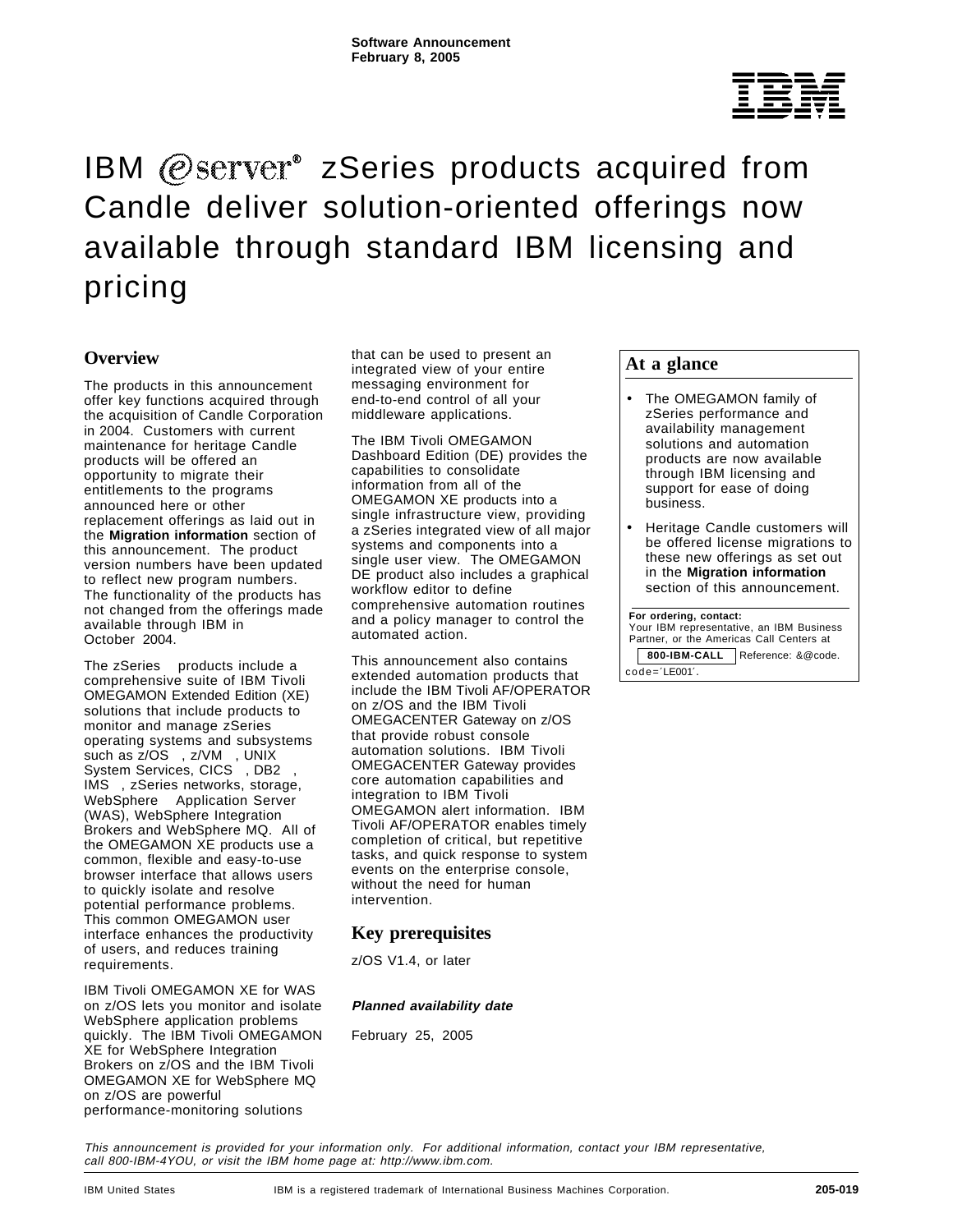#### **Description**

More detailed information regarding OMEGAMON products included in this announcement are available at the following Web sites

**http://www-306.ibm.com/software/tivoli /sw-atoz/indexO.html**

**http://www-306.ibm.com/software/tivoli /solutions/zseries/**

**http://www-306.ibm.com/software/tivoli /solutions/zseries/products.html**

**http://www-306.ibm.com/software/tivoli /products/af-operator/**

**http://www-306.ibm.com/software/tivoli /products/af-remote/**

**http://www-306.ibm.com/software/tivoli /products/omegacenter-gateway-mvs/**

**http://www-306.ibm.com/software/tivoli /products/omegamon-de-390/**

**http://www-306.ibm.com/software/tivoli /products/omegamon-xe-sysplex/**

**http://www-306.ibm.com/software/tivoli /products/omegamon-vm/**

**http://www-306.ibm.com/software/tivoli /products/omegamon-xe-cics/**

**http://www-306.ibm.com/software/tivoli /products/omegamon-xe-cicsplex/**

**http://www-306.ibm.com/software/tivoli /products/omegamon-xe-ims/**

**http://www-306.ibm.com/software/tivoli /products/omegamon-xe-imsplex/**

**http://www-306.ibm.com/software/tivoli /products/omegamon-xe-390-uss/**

**http://www-306.ibm.com/software/tivoli /products/omegamon-xe-storage/**

**http://www-306.ibm.com/software/tivoli /products/omegamon-xe-was-390/**

**http://www-306.ibm.com/software/tivoli /products/omegamon-xe-wib-390/**

**http://www-306.ibm.com/software/tivoli /products/omegamon-xe-ws-mq-390/**

#### **Migration information**

Over time, customers will be contacted by IBM to migrate their use entitlements from the current portfolio to the replacement product. The table which follows provides a mapping, as well as whether or not a trade-up charge may apply. (A trade-up is an incremental license fee to move up from one product to another.)

For some products, the trade-up is optional (identified as "YES-OPT" in the trade-up column below. Customers unwilling or unable to migrate to the replacement offering will be migrated to the same offering, but under Value Unit pricing (DB2 Database Tools, CL/SUPERSESSION). These replacement offerings will be made available in separate announcements and are only available to customers who are currently licensed to use those offerings. They will not be available for sale to new customers of those products. Where there is not a trade-up fee for migrating to the replacement offering, customers will migrate their use entitlements based on the current subscription and support pricing of the replacement offering. The customer must be current on maintenance to be eligible for migrations. Customers not current will have to pay a get-current or a maintenance reinstatement fee. In some instances, separately charged features will be imbedded in the new solution. In these cases, only the license capacity for the base product is used for the current entitlement level for migration. Products in this category are identified with a "3" after the current offering name in the table below.

The migration is for the same capacity as currently licensed when converted to the pricing metric announced for the replacement offering (for example, MIPS or other metric greater than MSUs/Value Units). Initial migration quotes will be generated using standard MIPS greater than MSU or similar ratios, though customers will be migrated to ensure that they are entitled to use the software on the same systems that they are currently managing by adjusting the MSU quantities where required.

| Current<br>offering name             | Replacement<br>offering name     | Trade-<br>up<br>fee |
|--------------------------------------|----------------------------------|---------------------|
| IBM DB2 DB/DASD <sup>1</sup>         | IBM DB2 Tools $-$ specifics vary | YES-OPT             |
| IBM DB2 DB/EXPLAIN <sup>1</sup>      | IBM DB2 Tools $-$ specifics vary | YES-OPT             |
| IBM DB2 DB/QUICKCHANGE <sup>1</sup>  | IBM DB2 Tools $-$ specifics vary | YES-OPT             |
| IBM DB2 DB/QUICKCOMPARE <sup>1</sup> | IBM DB2 Tools - specifics vary   | YES-OPT             |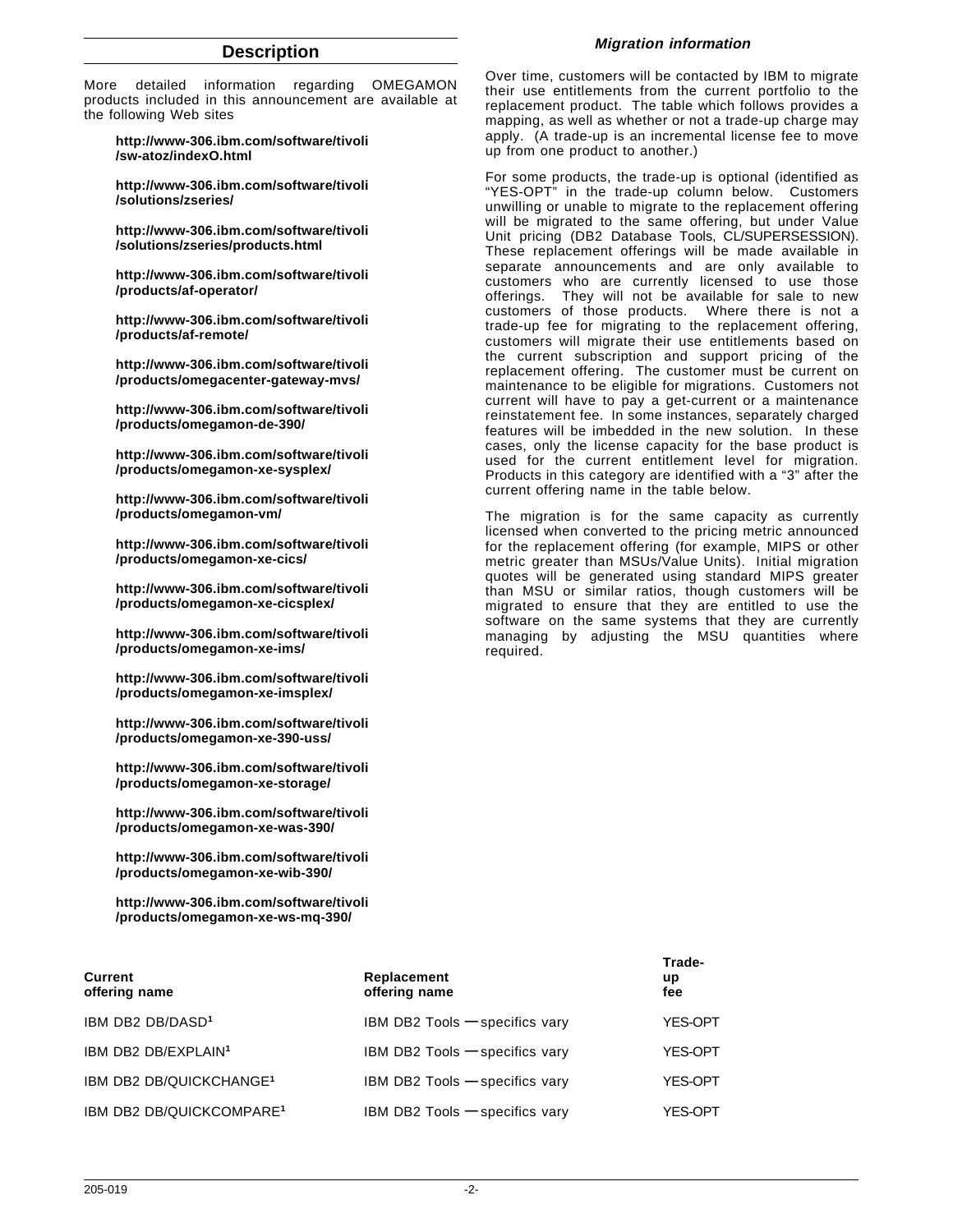| <b>Current</b><br>offering name                                                    | Replacement<br>offering name                                                              |                |
|------------------------------------------------------------------------------------|-------------------------------------------------------------------------------------------|----------------|
| IBM DB2 DB/SMU <sup>1</sup>                                                        | IBM DB2 Tools - specifics vary                                                            | YES-OPT        |
| IBM DB2 DB/WORKBENCH <sup>1</sup>                                                  | IBM DB2 Tools $-$ specifics vary                                                          | <b>YES-OPT</b> |
| <b>IBM Editor for Messages</b><br>for OS/390 <sup>®</sup> and z/OS                 | <b>IBM Editor for Messages</b><br>on z/OS                                                 | NO.            |
| <b>IBM PQEdit for MVS</b>                                                          | IBM Editor for Messages on z/OS                                                           | NO.            |
| IBM CL/CONFERENCE <sup>2</sup>                                                     | <b>IBM Session Manager</b>                                                                | YES-OPT        |
| IBM CL/SUPERSESSION <sup>2</sup>                                                   | IBM Session Manager for z/OS                                                              | <b>YES-OPT</b> |
| <b>IBM Tivoli AF/OPERATOR</b>                                                      | <b>IBM Tivoli AF/OPERATOR on z/OS</b>                                                     | NO.            |
| <b>IBM Tivoli Alert Adapter</b><br>for OMEGACENTER Gateway<br>for MVS <sup>3</sup> | <b>IBM Tivoli OMEGACENTER Gateway</b><br>on z/OS                                          | NO.            |
| IBM Tivoli OMEGACENTER<br>Gateway for MVS                                          | IBM Tivoli OMEGACENTER Gateway<br>on z/OS                                                 | NO.            |
| <b>IBM Tivoli OMEGACENTER</b><br>Status Manager <sup>3</sup>                       | <b>IBM Tivoli OMEGACENTER Gateway</b><br>on z/OS                                          | NO             |
| <b>IBM Tivoli OMEGAMON DE</b><br>for OS/390                                        | IBM Tivoli OMEGAMON DE on z/OS                                                            | NO.            |
| <b>IBM Tivoli OMEGAVIEW</b>                                                        | IBM Tivoli OMEGAMON DE on z/OS                                                            | NO.            |
| <b>IBM Tivoli OMEGAVIEW II</b><br>for the Enterprise                               | IBM Tivoli OMEGAMON DE on z/OS                                                            | NO.            |
| <b>IBM Tivoli OMEGAMON DE for</b><br>WebSphere Application<br>Server on OS/390     | IBM TIVOLI OMEGAMON DE on z/OS<br>plus IBM Tivoli WebSphere<br>Application Server on z/OS | NO             |
| <b>IBM Tivoli OMEGAMON DE</b><br>for WebSphere MQ<br>Monitoring on OS/390          | IBM Tivoli OMEGAMON DE on z/OS<br>plus IBM Tivoli OMEGAMON for<br>WebSphere MQ on z/OS    | NO.            |
| <b>IBM Tivoli OMEGAMON</b><br>Monitoring Agent for<br>MQSeries <sup>3</sup>        | IBM Tivoli OMEGAMON DE on z/OS<br>plus IBM Tivoli OMEGAMON for<br>WebSphere MQ on z/OS    | NO.            |
| IBM Tivoli OMEGAMON for VM                                                         | IBM Tivoli OMEGAMON for z/VM                                                              | NO.            |
| <b>IBM Tivoli Command Center</b><br>for CICS                                       | <b>IBM Tivoli OMEGAMON XE for CICS</b><br>on z/OS                                         | NO.            |
| <b>IBM Tivoli OMEGAMON II</b><br>for CICS                                          | <b>IBM Tivoli OMEGAMON XE for CICS</b><br>on z/OS                                         | NO.            |
| <b>IBM Tivoli OMEGAMON XE</b><br>for CICS                                          | <b>IBM Tivoli OMEGAMON XE for CICS</b><br>on z/OS                                         | NO.            |
| IBM Tivoli OMEGAMON XE<br>for CICSplex <sup>®</sup>                                | <b>IBM Tivoli OMEGAMON XE for CICS</b><br>on z/OS                                         | NO.            |
| <b>IBM Tivoli Command Center</b><br>for DB2plex                                    | <b>IBM Tivoli OMEGAMON XE for DB2</b><br>on z/OS                                          | NO.            |
| <b>IBM Tivoli OMEGAMON II</b><br>for DB2                                           | IBM Tivoli OMEGAMON XE for DB2<br>on z/OS                                                 | NO.            |
| IBM Tivoli OMEGAMON XE<br>for DB2                                                  | <b>IBM Tivoli OMEGAMON XE for DB2</b><br>on z/OS                                          | NO.            |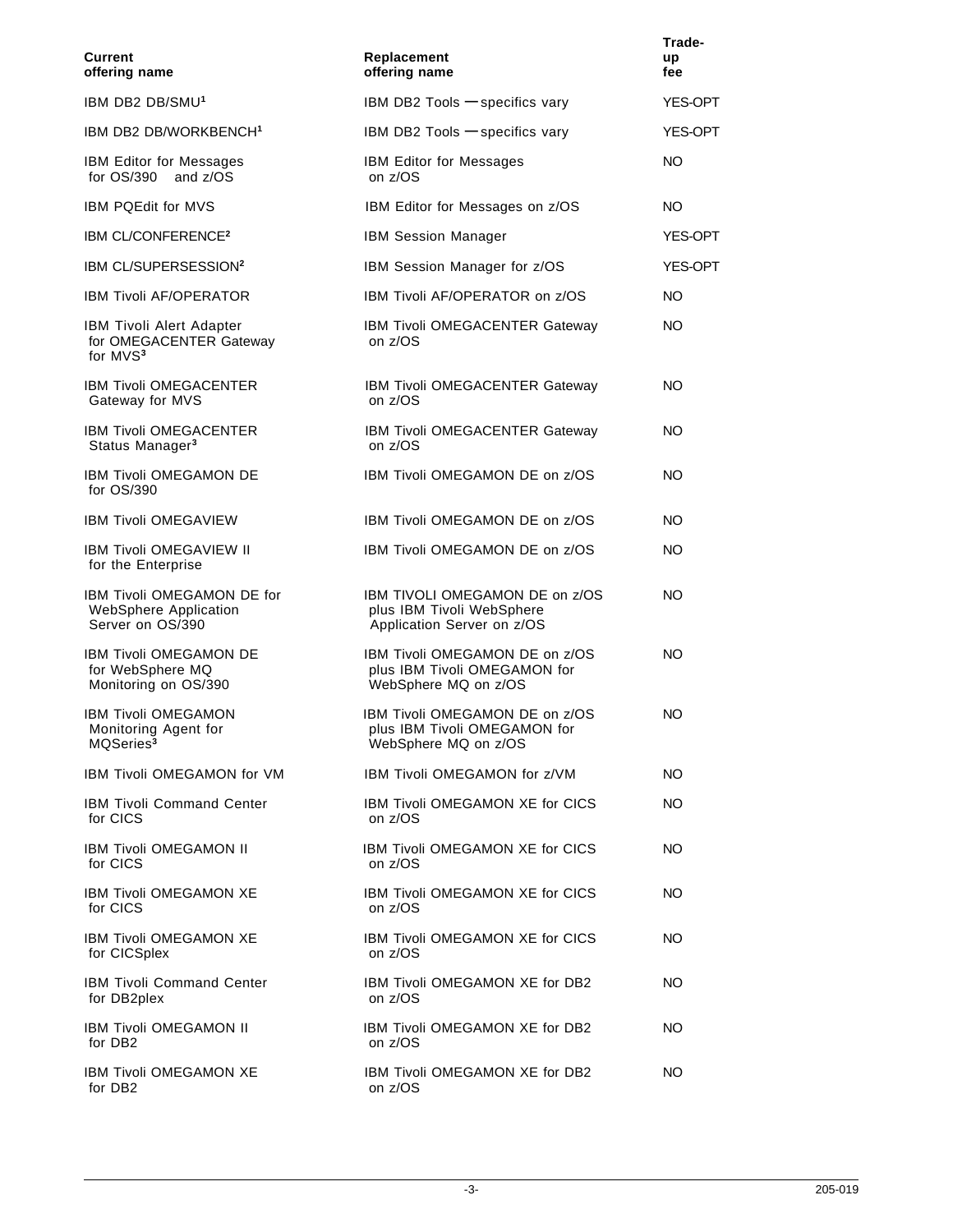| <b>Current</b><br>offering name                                                 | Replacement<br>offering name                                           | Trade-<br>up<br>fee |
|---------------------------------------------------------------------------------|------------------------------------------------------------------------|---------------------|
| <b>IBM Tivoli OMEGAMON XE</b><br>for DB2 on z/OS                                | IBM Tivoli OMEGAMON XE for DB2<br>on z/OS                              | NO.                 |
| <b>IBM Tivoli OMEGAMON XE</b><br>for DB2plex                                    | <b>IBM Tivoli OMEGAMON XE for DB2</b><br>on z/OS                       | NO.                 |
| <b>IBM Tivoli Command Center</b><br>for IMSplex with DBCTL                      | <b>IBM Tivoli OMEGAMON XE for IMS</b><br>on z/OS                       | NO                  |
| <b>IBM Tivoli Command Center</b><br>for IMSplex with IMS                        | IBM Tivoli OMEGAMON XE for IMS<br>on z/OS                              | NO                  |
| <b>IBM Tivoli OMEGAMON II</b><br>for DBCTL                                      | <b>IBM Tivoli OMEGAMON XE for IMS</b><br>on z/OS                       | NO                  |
| <b>IBM Tivoli OMEGAMON II</b><br>for IMS                                        | IBM Tivoli OMEGAMON XE for IMS<br>on z/OS                              | NO                  |
| <b>IBM Tivoli OMEGAMON XE</b><br>for IMS                                        | <b>IBM Tivoli OMEGAMON XE for IMS</b><br>on z/OS                       | NO.                 |
| IBM Tivoli OMEGAMON XE<br>for IMSplex                                           | IBM Tivoli OMEGAMON XE for IMS<br>on z/OS                              | NO.                 |
| <b>IBM Tivoli OMEGAMON II</b><br>for Mainframe Networks                         | <b>IBM Tivoli OMEGAMON XE</b><br>for Mainframe Networks                | NO.                 |
| <b>IBM Tivoli OMEGAMON XE</b><br>for Mainframe Networks                         | <b>IBM Tivoli OMEGAMON XE</b><br>for Mainframe Networks                | NO.                 |
| <b>IBM Tivoli OMEGAMON II</b><br>for SMS                                        | IBM Tivoli OMEGAMON XE for<br>Storage on z/OS                          | NO.                 |
| <b>IBM Tivoli OMEGAMON XE</b><br>for Storage                                    | <b>IBM Tivoli OMEGAMON XE</b><br>for Storage on z/OS                   | NO.                 |
| <b>IBM Tivoli Command Center</b><br>for UNIX System Services                    | IBM Tivoli OMEGAMON XE for USS                                         | NO                  |
| <b>IBM Tivoli OMEGAMON XE</b><br>for OS/390 USS                                 | <b>IBM Tivoli OMEGAMON XE for USS</b>                                  | NO                  |
| IBM Tivoli OMEGAMON XE<br>for WebSphere Application<br>Server on OS/390         | IBM Tivoli OMEGAMON XE for<br>WebSphere Application Server<br>on z/OS  | NO                  |
| IBM Tivoli Command<br>Center Management Pac<br>for MQSeries <sup>®</sup> on MVS | IBM Tivoli OMEGAMON XE for<br>WebSphere MQ on z/OS                     | NO.                 |
| <b>IBM Tivoli OMEGAMON XE</b><br>for WebSphere Integration<br>Brokers on OS/390 | IBM Tivoli OMEGAMON XE<br>for WebSphere Integration<br>Brokers on z/OS | NO.                 |
| <b>IBM Tivoli OMEGAMON XE</b><br>for WebSphere MQ<br>Monitoring on OS/390       | IBM Tivoli OMEGAMON XE for<br>WebSphere MQ on z/OS                     | NO                  |
| <b>IBM Tivoli Command</b><br>Center for Sysplex                                 | IBM Tivoli OMEGAMON XE on z/OS                                         | NO.                 |
| IBM Tivoli OMEGAMON II<br>for MVS                                               | IBM Tivoli OMEGAMON XE on z/OS                                         | NO.                 |
| IBM Tivoli OMEGAMON XE<br>for IBM Cryptographic<br>Coprocessors <sup>3</sup>    | IBM Tivoli OMEGAMON XE on z/OS                                         | ΝO                  |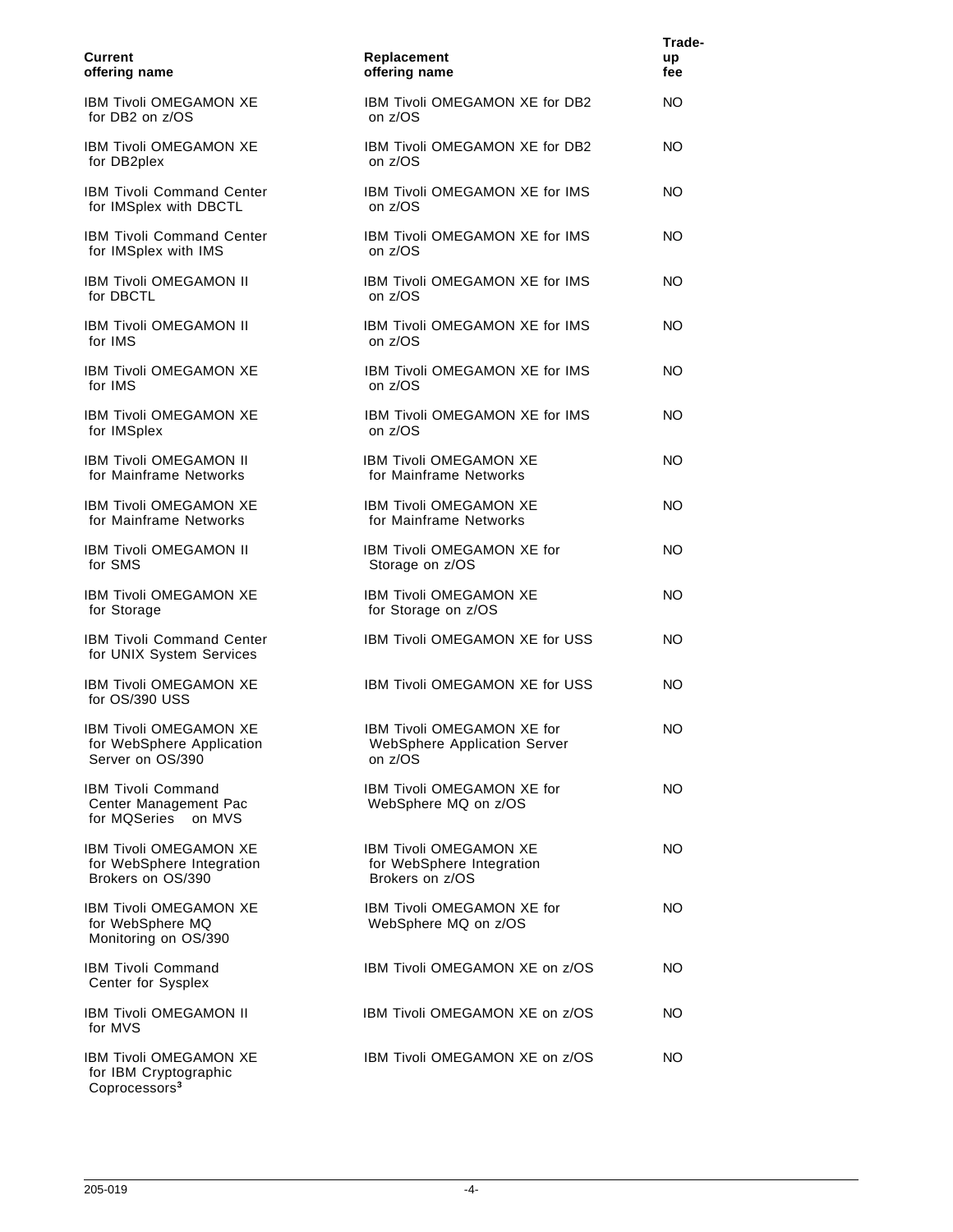| Current<br>offering name                                                  | Replacement<br>offering name                                        | Trade-<br>up<br>fee |
|---------------------------------------------------------------------------|---------------------------------------------------------------------|---------------------|
| <b>IBM Tivoli OMEGAMON XE</b><br>for $OS/390$                             | IBM Tivoli OMEGAMON XE on z/OS                                      | NO.                 |
| <b>IBM Tivoli OMEGAMON XE</b><br>for Sysplex                              | IBM Tivoli OMEGAMON XE on z/OS                                      | NO.                 |
| <b>IBM Tivoli Configuration</b><br>Manager for MQSeries<br>on MVS         | Included with IBM Tivoli<br>OMEGAMON XE for WebSphere<br>MQ on z/OS | <b>YES</b>          |
| <b>IBM Tivoli Secure for</b><br>WebSphere MQ for OS/390                   | No longer available<br>Withdrawn from Marketing                     | NA.                 |
| <b>IBM Application Services</b><br>Pack for OS/390                        | No longer available<br>End of Service                               | <b>EOS</b>          |
| <b>IBM Tivoli Management</b><br>Server for Distributed<br>Systems on z/OS | Part of OMEGAMON Platform                                           | NO.                 |

NA = Not Applicable

- **<sup>1</sup>** The six heritage Candle Database tools listed in this section will be announced in a separate IBM announcement and the default migration will be a one-for-one mapping, converting to Value Units. The migration to the IBM Database tools will be optional and
- will have a trade-up charge. **<sup>2</sup>** The two heritage Candle CL/ offerings listed in this section will be announced in a separate IBM announcement and the default migration will be a one-for-one mapping, converting to value units. The migration to IBM Session Manager for z/OS will be optional and will have a trade-up charge.

## **Product positioning**

IBM Tivoli OMEGAMON zSeries infrastructure management solutions focus on end-to-end zSeries performance management for z/OS, z/VM, CICS, IMS, DB2, WebSphere, Linux™, Networks, Storage, and UNIX System Services. IBM Tivoli OMEGAMON zSeries infrastructure management solutions are intended for users who:

- Provide 24x7 availability and service-level delivery of their zSeries applications
- Need to quickly sense, isolate, and repair application performance problems before it impacts their business
- Troubleshoot reported application performance issues
- Manage system workloads across the zSeries environment
- Collect performance metrics and analyze system capacity
- Manage Parallel Sysplex<sup>®</sup> environments
- Implement configuration of monitor thresholds
- Need to correlate application resource usage across z/OS, middleware, databases, storage, and networks
- Automate redundant problem identification, notification and action where intervention is not required

#### **Reference information**

For information on selected products acquired from Candle consolidated, renamed, and available through Passport Advantage®, refer to Software Announcement 205-020, dated February 8, 2005.

#### **Business Partner information**

If you are a Direct Reseller - System Reseller acquiring products from IBM, you may link directly to Business Partner information for this announcement. A PartnerWorld ID and password are required (use IBM ID).

BP Attachment for Announcement Letter 205-019

https://www.ibm.com/partnerworld/ mem/sla.jsp?num=205-019

#### **Trademarks**

IMS and MVS are trademarks of International Business Machines Corporation in the United States or other countries or both.

zSeries, Tivoli, CICS, DB2, z/OS, z/VM, WebSphere, CICSPlex, OS/390, MQSeries, Parallel Sysplex, and Passport Advantage are registered trademarks of International Business Machines Corporation in the United States or other countries or both.

UNIX is a registered trademark of the Open Company in the United States and other countries.

Linux is a trademark of Linus Torvalds in the United States, other countries or both

Other company, product, and service names may be trademarks or service marks of others.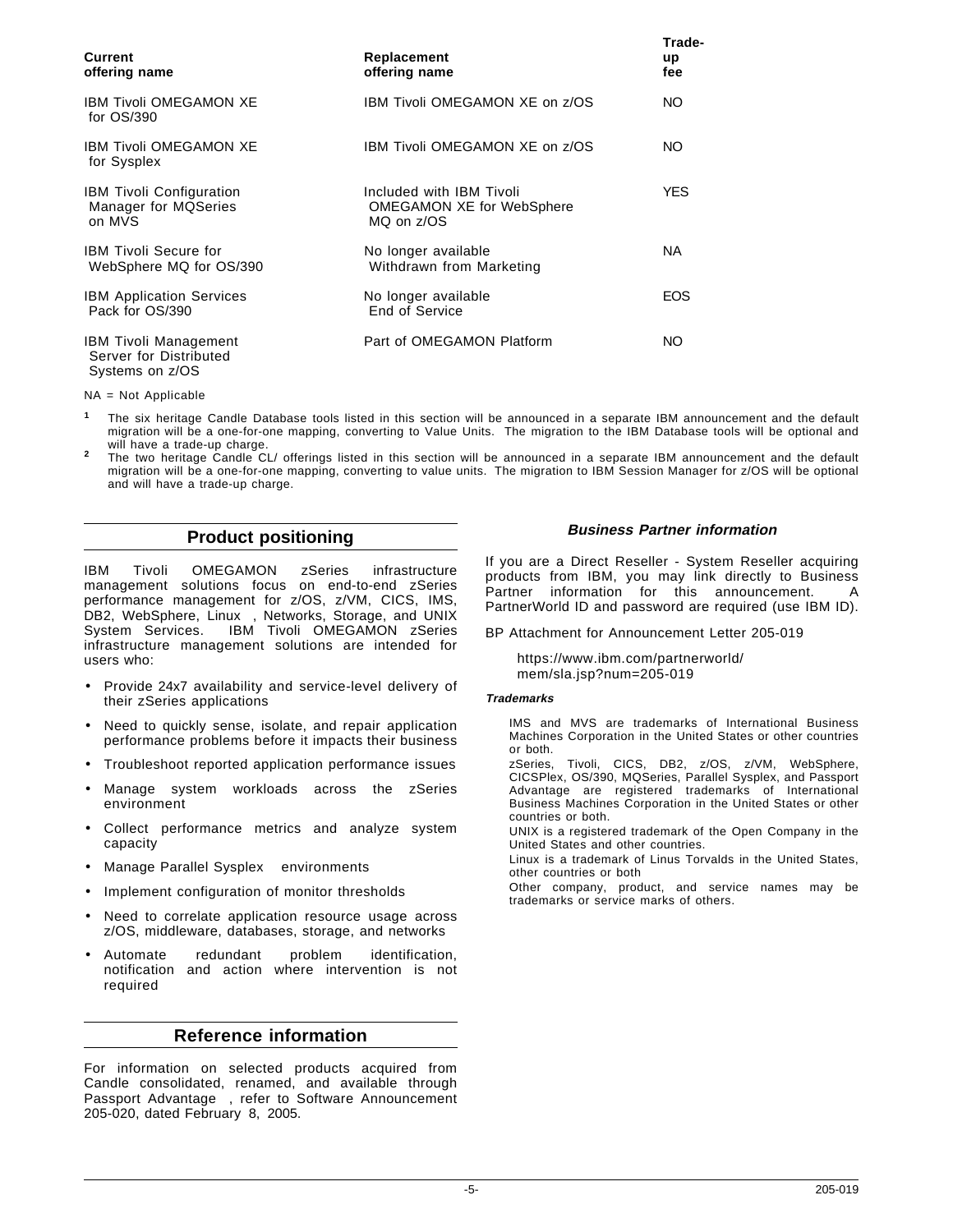

## **IBM US Announcement Supplemental Information**

February 8, 2005

## **Offering Information**

Product information is available via the Offering Information Web site

**http://www.ibm.com/common/ssi**

## **Publications**

The IBM Publications Center

#### **http://www.ibm.com/shop/publications/order**

The Publications Center is a worldwide central repository for IBM product publications and marketing material with a catalog of 70,000 items. Extensive search facilities are provided. Payment options for orders are via credit card (in the U.S.) or customer number for 50 countries. A large number of publications are available online in various file formats, and they can all be downloaded by all countries free of charge.

The IBM Publications Notification System (PNS) enables subscribers to set up profiles of interest by order number/product number. PNS subscribers automatically receive e-mail notifications of all new publications defined in their profiles. These may then be ordered/downloaded from the Publications Center

#### **http://service5.boulder.ibm.com/pnsrege.nsf /messages/welcome**

The site is available in English and Canadian French.

#### **Technical information**

#### **Specified operating environment**

Hardware requirements: Any IBM @server<sup>®</sup> zSeries<sup>®</sup> hardware that can support the software requirements listed below.

#### **Software requirements**

IBM Tivoli® OMEGAMON XE for DB2® on z/OS® V4.0.0

- DB2 V6.1, or later (5675-DB2 or 5625-DB2)
- z/OS V1.4, or later (5694-A01)

IBM Tivoli Editor for Messages on z/OS V2.0.1

WebSphere<sup>®</sup> MQ V5.3 with the JMS option specified (5655-F10)

IBM Tivoli AF/OPERATOR on z/OS V3.4.1

• z/OS V1.4, or later (5694-A01)

IBM Tivoli OMEGACENTER Gateway on z/OS V3.4.1

• z/OS V1.4, or later (5694-A01)

IBM Tivoli OMEGAMON DE on z/OS V3.0.1

• z/OS V1.4, or later (5694-A01)

IBM Tivoli OMEGAMON for z/VM® V6.3.1

- $z/VM$  4.3.0, or 4.4.0 in either 32-bit and 64-bit images, or 5.1.0 (5793-A03).
- The immediate-and-relative instruction facility must be present in all z/VM images.

IBM Tivoli OMEGAMON XE for CICS® on z/OS V2.2.1

- CICS Transaction Server 1.3, 2.2, or later (5697-E93)
- z/OS 1.4, or later (5694-A01)

IBM Tivoli OMEGAMON XE for IMS™ on z/OS V2.2.1

- IMS 7.1, or later (5655-B01 or 5655-C56)
- z/OS V1.4, or later (5694-A01)

IBM Tivoli OMEGAMON XE for Mainframe Networks V2.1.0

• z/OS 1.4, or later (5694-A01)

IBM Tivoli OMEGAMON XE for Storage on z/OS V2.1.0

• z/OS V1.4, or later (5694-A01)

IBM Tivoli OMEGAMON XE for WebSphere Application Server on z/OS V1.3.1

- WebSphere Application Server (WAS) 4.0 or higher, with service level W400017 (5655-F31 or 5655-I35)
- z/OS V1.4, or later (5694-A01)

IBM Tivoli OMEGAMON XE on z/OS V2.2.1

• z/OS V1.4, or later (5694-A01)

IBM Tivoli OMEGAMON XE for USS V2.2.1

• z/OS 1.4, or later (5694-A01)

IBM Tivoli OMEGAMON XE for WebSphere Integration Brokers on z/OS V2.0.0

- MQSeries<sup>®</sup> V5.3, or later (5655-F10)
- z/OS 1.4, or later (5694-A01)

IBM Tivoli OMEGAMON XE for WebSphere MQ on z/OS V4.0.0

- MQSeries V5.3, or later (5655-F10)
- z/OS 1.4, or later (5694-A01)

#### **Planning information**

**Direct customer support:** Direct customer support is provided by IBM Operational Support Services **—** SoftwareXcel. This fee service enhances customers′ productivity by providing voice and electronic access into the IBM support organization. IBM Operational Support Services **—** SoftwareXcel will help answer questions pertaining to usage and suspected software defects for eligible products.

This announcement is provided for your information only. For additional information, contact your IBM representative, call 800-IBM-4YOU, or visit the IBM home page at: http://www.ibm.com.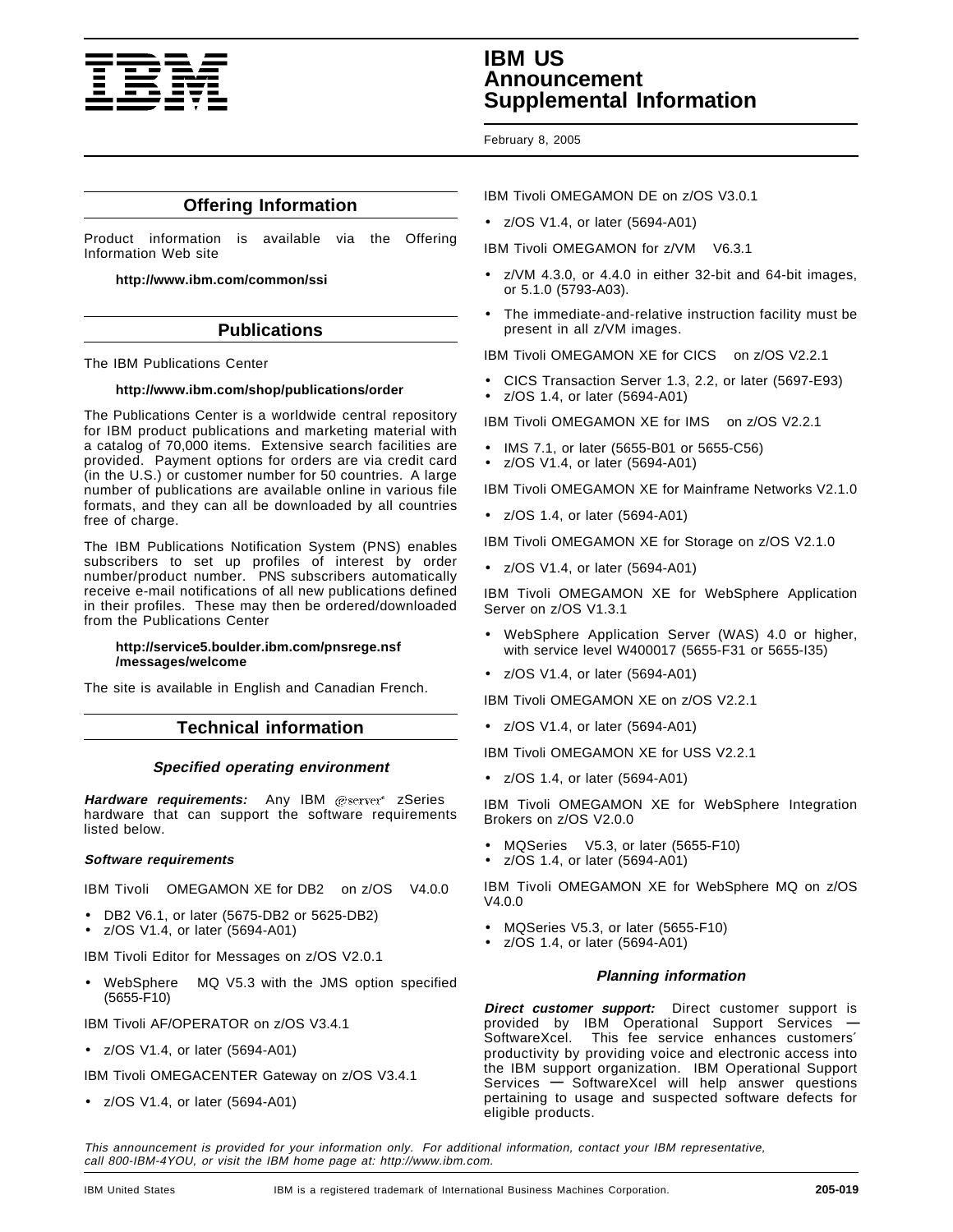Installation and technical support is provided by Global Services. For more information, call 800-IBM-4YOU (426-4968).

For technical support or assistance, contact your IBM representative or visit

#### **http://www.ibm.com/support**

#### **Packaging**

#### **5655-CXE IBM Tivoli OMEGAMON XE for DB2 on z/OS V4.0.0**

| Form number  | <b>Deliverable</b>                                                                             |
|--------------|------------------------------------------------------------------------------------------------|
| GI11-4039-00 | IBM Tivoli OMEGAMON XE for DB2<br>on z/OS Program Directory (HC)                               |
| LCD7-0617-01 | Candle Products - Windows™.<br>OS/400 <sup>®</sup> , Tandem (CD)                               |
| LCD7-0618-01 | Candle Products - UNIX <sup>®</sup> (CD)                                                       |
| LCD7-0680-00 | IBM DB2 Universal Database®<br>Workgroup Server Edition (CD)                                   |
| GC32-9217-00 | Installing Candle Products on<br>UNIX (HC)                                                     |
| GC32-9218-00 | Installing Candle Products on<br>Windows (HC)                                                  |
| SCD7-0630-00 | <b>Candle Technical Documentation</b><br>CD-ROM (CD)                                           |
| GC32-9214-01 | Installation & Configuration of<br>Candle Products on<br>$OS/390$ <sup>®</sup> and $z/OS$ (HC) |
| LCD7-0705-00 | IBM Software Group Self-Learning<br>Courses for OMEGAMON (CD)                                  |
| GC32-9380-00 | IPLA License Info (HC)                                                                         |

#### **5608-C02 IBM Editor for Messages for z/OS V2.0.1**

#### **Form number Deliverable**

**Form number Deliverable**

| LCD7-0624-00 | PathWAI Editor for Messages<br>v200 (CD)                     |
|--------------|--------------------------------------------------------------|
| GC32-9339-00 | PathWAI Editor for Messages<br>Installation Guide, V200 (HC) |
| LCD7-0638-00 | PQEdit (CD)                                                  |
| SCD7-0630-00 | Candle Technical Documentation<br>CD-ROM (CD)                |
| GC32-9382-00 | IPLA License Info (HC)                                       |

#### **5608-C03 IBM Tivoli AF/OPERATOR on z/OS V3.4.1**

| GI11-4040-00 | IBM Tivoli AF/OPERATOR on z/OS<br>Program Directory (HC)                      |
|--------------|-------------------------------------------------------------------------------|
| LCD7-0617-01 | Candle Products - Windows,<br>OS/400, Tandem (CD)                             |
| GC32-9218-00 | Installing Candle Products on<br>Windows (HC)                                 |
| SCD7-0630-00 | <b>Candle Technical Documentation</b><br>CD-ROM (CD)                          |
| GC32-9214-00 | Installation & Configuration of<br>Candle Products on OS/390<br>and z/OS (HC) |
| GC32-9383-00 | IPLA License Info (HC)                                                        |

**5608-C04 IBM Tivoli OMEGACENTER Gateway on z/OS V3.4.1**

#### **Form number Deliverable**

GI11-4041-00 IBM Tivoli OMEGACENTER Gateway on z/OS Program Directory (HC)

| гонн шишл    | рымылны                                                                       |
|--------------|-------------------------------------------------------------------------------|
| LCD7-0617-01 | Candle Products - Windows,<br>OS/400, Tandem (CD)                             |
| GC32-9218-00 | Installing Candle Products on<br>Windows (HC)                                 |
| SCD7-0630-00 | <b>Candle Technical Documentation</b><br>CD-ROM (CD)                          |
| GC32-9214-00 | Installation & Configuration of<br>Candle Products on OS/390<br>and z/OS (HC) |
| GC32-9384-00 | IPLA License Info (HC)                                                        |

#### **5608-C05 IBM Tivoli OMEGAMON DE on z/OS V3.0.1**

#### **Form number Deliverable**

**Form number Deliverable**

| GI11-4046-00 | IBM Tivoli OMEGAMON DE on z/OS                    |
|--------------|---------------------------------------------------|
|              | Program Directory (HC)                            |
| LCD7-0617-01 | Candle Products - Windows,<br>OS/400, Tandem (CD) |
|              |                                                   |
| LCD7-0618-01 | Candle Products - UNIX (CD)                       |
| SCD7-0630-00 | <b>Candle Technical Documentation</b>             |
|              | CD-ROM (CD)                                       |
| GC32-9214-00 | Installation & Configuration of                   |
|              | Candle Products on OS/390                         |
|              | and z/OS (HC)                                     |
| GC32-9380-00 | IPLA License Info (HC)                            |
|              |                                                   |

#### **5608-C06 IBM Tivoli OMEGAMON for z/VM V6.3.1**

| Form number                  | Deliverable                                                                         |
|------------------------------|-------------------------------------------------------------------------------------|
| LCD7-0627-00<br>GI11-4042-00 | OMEGAMON for VM V611 (CD)<br>IBM Tivoli OMEGAMON for z/VM<br>Program Directory (HC) |
| GC32-9239-00                 | OMEGAMON and EPILOG for VM<br>Installation and Customization<br>Guide, V610 (HC)    |
| SCD7-0630-00                 | Candle Technical Documentation<br>CD-ROM (CD)                                       |
| GC32-9380-00                 | IPLA License Info (HC)                                                              |

**5608-C07 IBM Tivoli OMEGAMON XE for CICS on z/OS V2.2.1**

#### **Form number Deliverable**

| GI11-4043-00 | <b>IBM Tivoli OMEGAMON XE for CICS</b><br>on z/OS Program Directory (HC)      |
|--------------|-------------------------------------------------------------------------------|
| LCD7-0617-01 | Candle Products - Windows,<br>OS/400, Tandem (CD)                             |
| LCD7-0618-01 | Candle Products - UNIX (CD)                                                   |
| LCD7-0680-00 | <b>IBM DB2 Universal Database</b><br><b>Workgroup Server Edition</b>          |
| GC32-9217-00 | Installing Candle Products on<br>UNIX (HC)                                    |
| GC32-9218-00 | Installing Candle Products on<br>Windows (HC)                                 |
| SCD7-0630-00 | Candle Technical Documentation<br>CD-ROM (CD)                                 |
| GC32-9214-00 | Installation & Configuration of<br>Candle Products on OS/390<br>and z/OS (HC) |
| LCD7-0705-00 | IBM Software Group Self-Learning<br>Courses for OMEGAMON (CD)                 |
| GC32-9380-00 | IPLA License Info (HC)                                                        |
|              |                                                                               |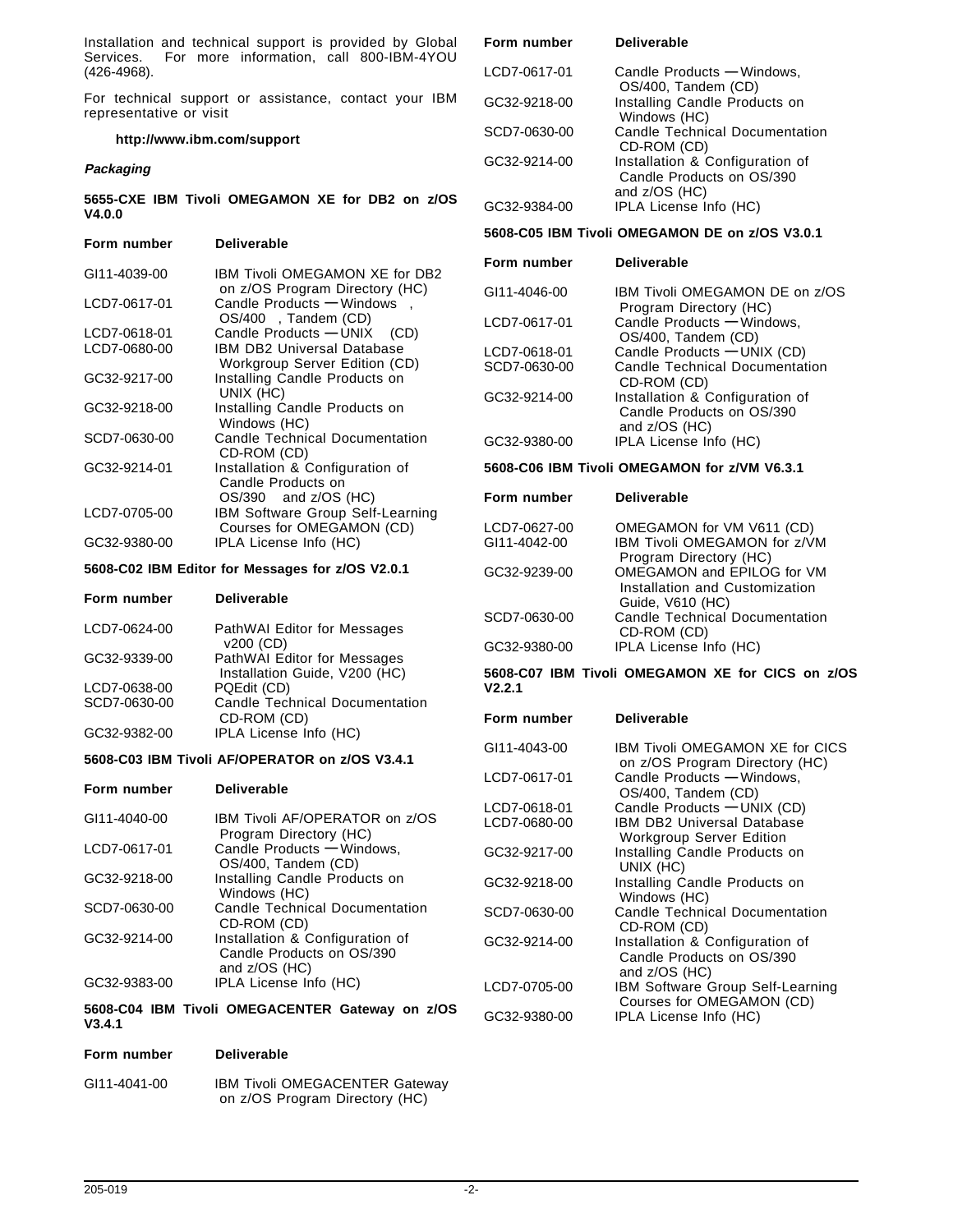|        |  | 5608-C08 IBM Tivoli OMEGAMON XE for IMS on z/OS |  |  |  |
|--------|--|-------------------------------------------------|--|--|--|
| V2.2.1 |  |                                                 |  |  |  |

| Form number  | <b>Deliverable</b>                                                            |
|--------------|-------------------------------------------------------------------------------|
| GI11-4044-00 | IBM Tivoli OMEGAMON XE for IMS<br>on z/OS Program Directory (HC)              |
| LCD7-0617-01 | Candle Products - Windows,<br>OS/400, Tandem (CD)                             |
| LCD7-0618-01 | Candle Products - UNIX (CD)                                                   |
| LCD7-0680-00 | IBM DB2 Universal Database<br>Workgroup Server Edition (CD)                   |
| GC32-9217-00 | Installing Candle Products on<br>UNIX (HC)                                    |
| GC32-9218-00 | Installing Candle Products on<br>Windows (HC)                                 |
| SCD7-0630-00 | <b>Candle Technical Documentation</b><br>CD-ROM (CD)                          |
| GC32-9214-00 | Installation & Configuration of<br>Candle Products on OS/390<br>and z/OS (HC) |
| LCD7-0705-00 | IBM Software Group Self-Learning<br>Courses for OMEGAMON (CD)                 |
| GC32-9380-00 | IPLA License Info (HC)                                                        |

**5608-C09 IBM Tivoli OMEGAMON XE for Mainframe Networks V2.1.0**

| Form number  | <b>Deliverable</b>                                                            |
|--------------|-------------------------------------------------------------------------------|
| GI11-4047-00 | IBM Tivoli OMEGAMON XE for<br>Mainframe Networks Program<br>Directory (HC)    |
| LCD7-0617-01 | Candle Products - Windows,<br>OS/400, Tandem (CD)                             |
| LCD7-0618-01 | Candle Products - UNIX (CD)                                                   |
| LCD7-0680-00 | IBM DB2 Universal Database<br>Workgroup Server Edition (CD)                   |
| GC32-9217-00 | Installing Candle Products on<br>UNIX (HC)                                    |
| GC32-9218-00 | Installing Candle Products on<br>Windows (HC)                                 |
| SCD7-0630-00 | <b>Candle Technical Documentation</b><br>CD-ROM (CD)                          |
| GC32-9214-00 | Installation & Configuration of<br>Candle Products on OS/390<br>and z/OS (HC) |
| LCD7-0705-00 | IBM Software Group Self-Learning<br>Courses for OMEGAMON (CD)                 |
| GC32-9380-00 | IPLA License Info (HC)                                                        |

**5608-C10 IBM Tivoli OMEGAMON XE for Storage on z/OS V2.1.0**

| Form number  | Deliverable                                                                     |
|--------------|---------------------------------------------------------------------------------|
| GI11-4048-00 | IBM Tivoli OMFGAMON XF for<br>Storage on z/OS Program<br>Directory (HC)         |
| LCD7-0617-01 | Candle Products - Windows,<br>OS/400, Tandem (CD)                               |
| LCD7-0618-01 | Candle Products - UNIX (CD)                                                     |
| LCD7-0680-00 | IBM DB2 Universal Database<br>Workgroup Server Edition (CD)                     |
| GC32-9217-00 | Installing Candle Products on<br>UNIX (HC)                                      |
| GC32-9218-00 | Installing Candle Products on<br>Windows (HC)                                   |
| SCD7-0630-00 | <b>Candle Technical Documentation</b><br>CD-ROM (CD)                            |
| GC32-9214-00 | Installation & Configuration of<br>Candle Products on OS/390<br>and $z/OS$ (HC) |

| LCD7-0705-00                                 | IBM Software Group Self-Learning<br>Courses for OMEGAMON (CD)                                       |
|----------------------------------------------|-----------------------------------------------------------------------------------------------------|
| GC32-9380-00                                 | IPLA License Info (HC)                                                                              |
| Application Server on z/OS V1.3.1            | 5608-C12 IBM Tivoli OMEGAMON XE for WebSphere                                                       |
| Form number                                  | <b>Deliverable</b>                                                                                  |
| GI11-4050-00                                 | <b>IBM Tivoli OMEGAMON XE for</b><br>WebSphere Application Server on<br>z/OS Program Directory (HC) |
| LCD7-0617-01                                 | Candle Products - Windows,<br>OS/400, Tandem (CD)                                                   |
| LCD7-0618-01<br>LCD7-0680-00                 | Candle Products - UNIX (CD)<br><b>IBM DB2 Universal Database</b><br>Workgroup Server Edition (CD)   |
| LCD7-0623-00                                 | Pathwai Performance Analyzer<br>v130 (CD)                                                           |
| GC32-9217-00                                 | Installing Candle Products on<br>UNIX (HC)                                                          |
| GC32-9218-00                                 | Installing Candle Products on<br>Windows (HC)                                                       |
| SCD7-0630-00                                 | <b>Candle Technical Documentation</b><br>CD-ROM (CD)                                                |
| GI11-4031-00                                 | Candle zSeries Installation Read<br>Me First Memo (HC)                                              |
| GC32-9214-00                                 | Installation & Configuration of<br>Candle Products on OS/390                                        |
| LCD7-0705-00                                 | and z/OS (HC)<br>IBM Software Group Self-Learning<br>Courses for OMEGAMON (CD)                      |
| GC32-9380-00                                 | IPLA License Info (HC)                                                                              |
|                                              | 5608-C14 IBM Tivoli OMEGAMON XE on z/OS V2.2.1                                                      |
| Form number                                  | <b>Deliverable</b>                                                                                  |
| GI11-4052-00                                 | IBM Tivoli OMEGAMON XE on z/OS<br>Program Directory (HC)                                            |
|                                              |                                                                                                     |
|                                              | Candle Products - Windows.                                                                          |
| LCD7-0617-01<br>LCD7-0618-01<br>LCD7-0680-00 | OS/400, Tandem (CD)<br>Candle Products - UNIX (CD)<br><b>IBM DB2 Universal Database</b>             |
| GC32-9217-00                                 | Workgroup Server Edition (CD)<br>Installing Candle Products on                                      |
| GC32-9218-00                                 | UNIX (HC)<br>Installing Candle Products on                                                          |
| SCD7-0630-00                                 | Windows (HC)<br><b>Candle Technical Documentation</b>                                               |
| GC32-9214-00                                 | CD-ROM (CD)<br>Installation & Configuration of<br>Candle Products on OS/390                         |
| LCD7-0705-00                                 | and z/OS (HC)<br>IBM Software Group Self-Learning                                                   |
| GC32-9380-00                                 | Courses for OMEGAMON (CD)<br>IPLA License Info (HC)                                                 |
|                                              | 5608-C15 IBM Tivoli OMEGAMON XE for USS V2.2.1                                                      |
| Form number                                  | <b>Deliverable</b>                                                                                  |
| GI11-4049-00                                 | IBM Tivoli OMEGAMON XE for USS                                                                      |
| LCD7-0617-01                                 | Program Directory (HC)<br>Candle Products - Windows,                                                |
| LCD7-0618-01<br>LCD7-0680-00                 | OS/400, Tandem (CD)<br>Candle Products - UNIX (CD)<br><b>IBM DB2 Universal Database</b>             |
| GC32-9217-00                                 | Workgroup Server Edition (CD)<br>Installing Candle Products on<br>UNIX (HC)                         |

**Form number Deliverable**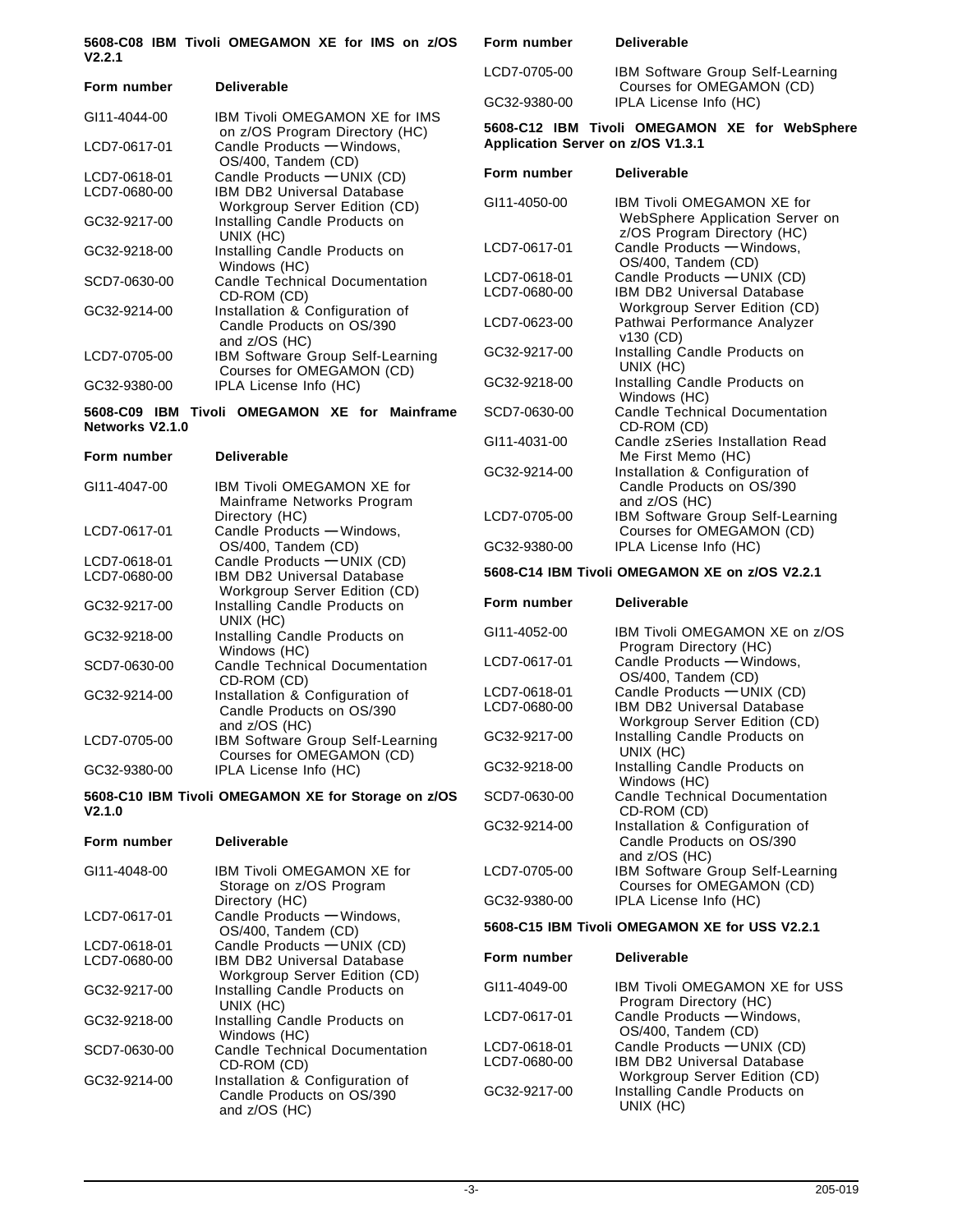| Form number  | <b>Deliverable</b>                                                            |
|--------------|-------------------------------------------------------------------------------|
| GC32-9218-00 | Installing Candle Products on<br>Windows (HC)                                 |
| SCD7-0630-00 | <b>Candle Technical Documentation</b><br>CD-ROM (CD)                          |
| GC32-9214-00 | Installation & Configuration of<br>Candle Products on OS/390<br>and z/OS (HC) |
| LCD7-0705-00 | IBM Software Group Self-Learning<br>Courses for OMEGAMON (CD)                 |
| GC32-9380-00 | IPLA License Info (HC)                                                        |

**5608-C16 IBM Tivoli OMEGAMON XE for WebSphere Integration Brokers on z/OS V2.0.0**

**Form number Deliverable** GI11-4060-00 IBM Tivoli OMEGAMON XE for WebSphere Integration Brokers on z/OS Program Directory (HC) LCD7-0617-01 Candle Products **—** Windows, OS/400, Tandem (CD) LCD7-0618-01 Candle Products **—** UNIX (CD) LCD7-0680-00 **IBM DB2 Universal Database**  Workgroup Server Edition (CD) GC32-9217-00 Installing Candle Products on UNIX (HC) GC32-9218-00 Installing Candle Products on Windows (HC) SCD7-0630-00 Candle Technical Documentation CD-ROM (CD) GC32-9214-01 Installation & Configuration of Candle Products on OS/390 and z/OS (HC) LCD7-0705-00 IBM Software Group Self-Learning Courses for OMEGAMON (CD) GC32-9380-00 IPLA License Info (HC)

**5608-C17 IBM Tivoli OMEGAMON XE for WebSphere MQ on z/OS V4.0.0**

**Form number Deliverable**

| GI11-4061-00 | IBM Tivoli OMEGAMON XE for<br>WebSphere MQ on z/OS<br>Program Directory (HC)  |
|--------------|-------------------------------------------------------------------------------|
| LCD7-0617-01 | Candle Products - Windows,<br>OS/400, Tandem (CD)                             |
| LCD7-0618-01 | Candle Products - UNIX (CD)                                                   |
| LCD7-0680-00 | <b>IBM DB2 Universal Database</b><br>Workgroup Server Edition (CD)            |
| GC32-9217-00 | Installing Candle Products on<br>UNIX (HC)                                    |
| GC32-9218-00 | Installing Candle Products on<br>Windows (HC)                                 |
| LCD7-0624-00 | <b>PathWAI Editor for Messages</b><br>v200 (CD)                               |
| GC32-9339-00 | PathWAI Editor for Messages<br>Installation Guide, V200 (HC)                  |
| SCD7-0630-00 | Candle Technical Documentation<br>CD-ROM (CD)                                 |
| GC32-9214-01 | Installation & Configuration of<br>Candle Products on OS/390<br>and z/OS (HC) |
| LCD7-0705-00 | <b>IBM Software Group Self-Learning</b><br>Courses for OMEGAMON (CD)          |
| GC32-9380-00 | IPLA License Info (HC)                                                        |
|              |                                                                               |

**Note:** HC denotes hardcopy publication. This program when downloaded from a Web site, contains the applicable IBM license agreement, and License Information (LI), if appropriate, and will be presented for acceptance at the time of installation of the program. The

license and LI will be stored in a directory such as LICENSE.TXT for future reference.

#### **Security, auditability, and control**

All the programs in this announcement, use the security and auditability features of the operating system software. The customer is responsible for evaluation, selection, and implementation of security features, administrative procedures, and appropriate controls in application systems and communication facilities.

## **IBM Tivoli Enhanced Value-Based Pricing**

Tivoli software products are priced using Tivoli′s Enhanced Value-Based Pricing. Value-Based Pricing system is based upon the Tivoli Environment-Managed Licensing Model, which uses a managed-environment approach **—** whereby price is determined by what is managed rather than the number and type of product components installed.

For example, all servers monitored with Tivoli′s monitoring product (IBM Tivoli Monitoring) require entitlements sufficient for those servers. Other Tivoli products may manage clients, client devices, agents, network nodes, users, or other items, and are licensed and priced accordingly.

Unlike typical systems management licensing models that require entitlements of specific software components to specific systems, the IBM Tivoli Environment-Managed Licensing Model provides the customer flexibility to deploy its Tivoli software products within its environment in a manner that can address and respond to the customer′s evolving architecture. That is, as the architecture of a customer′s environment changes, the customer′s implementation of Tivoli software can be altered as needed without affecting the customer′s license requirements (as long as the customer does not exceed its entitlements to the software).

Under Enhanced Value-Based Pricing, licensing and pricing of server-oriented applications are determined based upon the server′s use in the customer′s environment. Typically, such applications are licensed and priced in a manner that corresponds to each installed and activated processor of the server managed by the Tivoli application to help correlate price to value while offering a simple solution.

Where a server is physically partitioned, this approach is modified. This partitioning technique is the approach used with systems that have either multiple cards or multiple frames, each of which can be configured independently. For servers capable of physical partitioning (for example, IBM's pSeries<sup>®</sup> Scalable POWERparallel Systems<sup>®</sup> servers, Sun Ultra servers, and HP Superdome servers), an entitlement is required for each processor in the physical partition being managed by the Tivoli application. For example, assume that a server has 24 processors installed in aggregate. If this server is not partitioned, entitlements are required for all 24 processors. If, however, it is physically partitioned into three partitions each containing eight processors, and Tivoli products were managing only one of the three partitions, then entitlements would be required for the eight processors on the physical partition managed by the Tivoli application.

For servers with virtual or logical partitions, entitlements are required for all installed and activated processors on the server. For each Tivoli application managing a clustered environment, licensing is based on the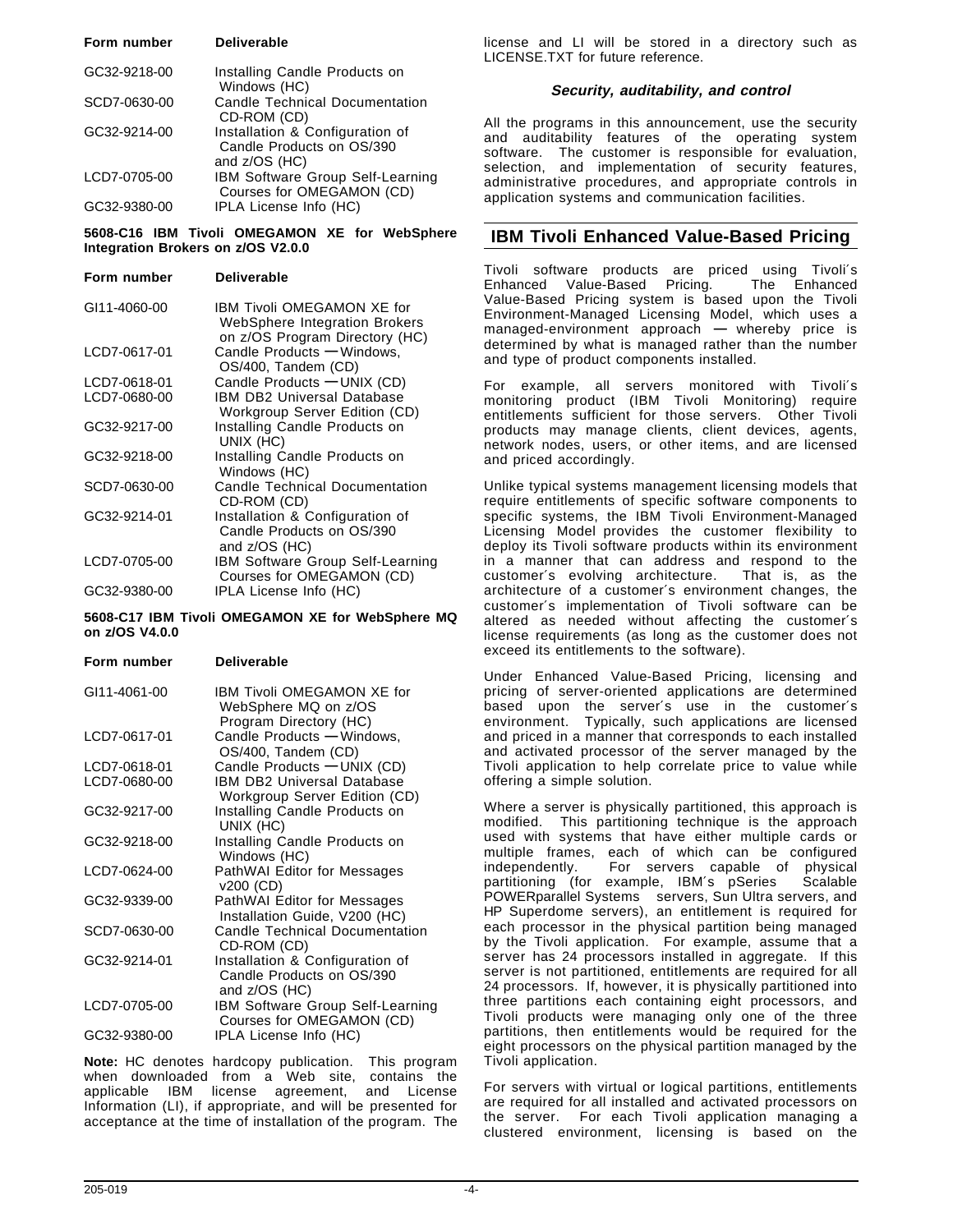cumulative number of installed and activated processors on each server in the cluster. Where the cluster includes physically partitioned servers, the considerations described above concerning physically partitioned servers apply as well.

Enhanced Value-Based Pricing recognizes the<br>convergence of RISC/UNIX and Microsoft™ convergence of Windows/Intel™ technologies, in order to simplify the customers licensing requirements, and to provide a smoother, more scalable model. Pricing and licensing does not differentiate between non-zSeries server platforms or operating systems. For some products, this platform neutrality extends to zSeries and other host servers as well.

#### **IBM Tivoli Value-Based Pricing terminology definitions**

#### **MSU**

Millions of Service Units (MSU) is defined as millions of CPU service units per hour; the measure of capacity used to describe the computing power of the hardware processors on which S/390® or zSeries software runs. Processor MSU values are determined by the hardware vendor, IBM, or Software Compatible Vendors (SCVs).

For more detailed information about zSeries software pricing, go to

#### **http://www-1.ibm.com/servers/eserver/zseries /library/refguides/sw\_pricing.html**

#### **Engine**

An engine is also referred to as a central processor (CP) or processor. Engines for traditional workloads are called General Purpose CPs. Engines for Linux<sup>™</sup> workloads are called Integrated Facility for Linux (IFL engines or Linux-only engines. Engines for Coupling Facility workloads a called Integrated Coupling Facility (ICF) engines.

#### **Partitions**

A server′s resources (CPU, memory, I/O, interconnects and buses) may be divided according to the needs of the applications running on the server. This partitioning can be implemented with physical boundaries ("Physical Partitions") or logical boundaries ("Logical Partitions").

Physical Partitions are defined by a collection of processors dedicated to a workload and can be used with systems that have either multiple cards or multiple frames, each of which can be configured independently. In this method, the partitions are divided along hardware boundaries and processors, and the I/O boards, memory and interconnects are not shared.

Logical Partitions are defined by software rather than hardware and allocate a pool of processing resources to a collection of workloads. These partitions, while a collection of workloads. separated by software boundaries, share hardware components and run in one or more physical partitions.

#### **Standby or backup systems**

For programs running or resident on backup machines, IBM defines three types of situations: cold, warm, and hot. In the cold and warm situations, a separate entitlement for the copy on the backup machine is normally not required and typically no additional charge applies. In a "hot" backup situation, the customer needs to acquire another license or entitlements sufficient for that server. All programs running in backup mode must be solely under the customer′s control, even if running at another enterprise′s location.

As a practice, the following are definitions and allowable actions concerning the copy of the program used for backup purposes:

Cold **—** A copy of the program may reside, for backup purposes, on a machine as long as the program is not started. There is no additional charge for this copy.

Warm **—** A copy of the program may reside for backup purposes on a machine and is started, but is "idling", and is not doing any work of any kind. There is no additional charge for this copy.

Hot **—** A copy of the program may reside for backup purposes on a machine, is started, and is doing work. The customer must acquire a license or entitlements for this copy and there will generally be an additional charge.

"Doing work", includes, for example, production, development, program maintenance, and testing. It also could include other activities such as mirroring of transactions, updating of files, synchronization of programs, data or other resources (for example, active linking with another machine, program, database or other resource, and so on), or any activity or configurations that would allow an active hot switch or other synchronized switch over between programs, databases, or other resources to occur.

In the case of a program or system configuration that is designed to support a high availability environment by using various techniques (for example, duplexing, mirroring of files or transactions, maintaining a "heartbeat", active linking with another machine, program, data base or other resource, and so forth), the program is considered to be doing work in the "hot" situation and a license or entitlement must be purchased.

#### **Value Units**

A Value Unit is a metric used to compute license quantities and is program specific.

#### **Pricing examples**

All host products in this announcement except IBM Tivoli OMEGAMON for z/VM V6.3.1 (5608-C06) and it′s software support program (5608-S73) are licensed in VUE007.

The scales below are used to calculate the equivalent number of Value Units for a specified number of MSUs.

In the example below, the customer is managing 1,500 MSUs:

| <b>MSUs</b>        | Value<br>units/<br><b>MSU</b> | Value<br>units |
|--------------------|-------------------------------|----------------|
| Base 3             | 1.00                          | 3.00           |
| Tier A 42          | .45                           | 18.90          |
| <b>Tier B 130</b>  | .36                           | 46.80          |
| <b>Tier C 140</b>  | .27                           | 37.80          |
| Tier D 1,185       | .20                           | 237.00         |
| <b>Total 1,500</b> |                               | 343.50         |

When calculating the total number of Value Units, the sum is rounded up to the next integer. So the customer needs to license 344 Value Units in this example.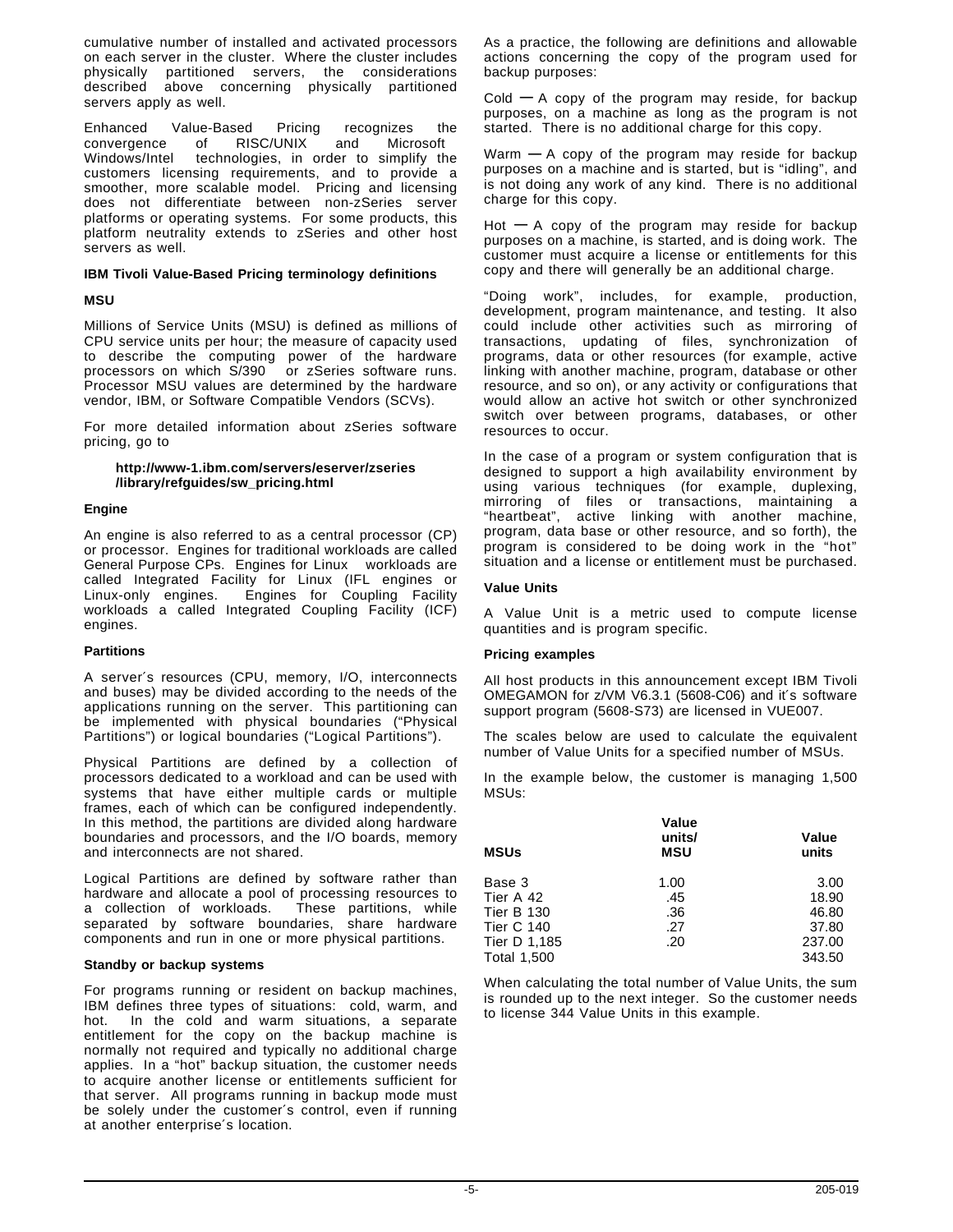Value Units for non MSU-based S/390 processors:

#### **Value Unit exhibit VUE007**

| <b>System</b>     | Value<br>units/<br>system |        | <b>MSUs</b><br>minimum | <b>MSUs</b><br>maximum | Value<br>units/<br><b>MSU</b> |
|-------------------|---------------------------|--------|------------------------|------------------------|-------------------------------|
| MP3000 H30        | 6                         | Base   |                        |                        |                               |
| MP3000 H50        | 8                         | Tier A |                        | 45                     | 0.45                          |
| MP3000 H70        | 12                        | Tier B | 46                     | 175                    | 0.36                          |
| <b>ESL Models</b> | っ                         | Tier C | 176                    | 315                    | 0.27                          |
| .                 |                           | Tier D | 316                    |                        | 0.2                           |

Value Units for IBM 9672 processors are based upon the full capacity of these systems. This is applicable to all zSeries systems measured on MSU capacity. Information on MSU capacities can be found in the "IBM System/370™, System/390® and zSeries Machine Exhibit", Z125-3901.

IBM Tivoli OMEGAMON for z/VM V6.3.1 (5608-C06) and it′s software support program (5608-S73) are licensed in VUE021.

#### **Value Unit exhibit VUE021**

Engine-based Value Units for a specified number of engines are determined by the following table.

| Level  | <b>Engines</b><br>minimum | <b>Engines</b><br>maximum | <b>Value Units</b><br>per engine |
|--------|---------------------------|---------------------------|----------------------------------|
| Base   |                           | 3                         | 10                               |
| Tier A |                           | 6                         | 9                                |
| Tier B |                           | 9                         | 8                                |
| Tier C | 10                        | 12                        |                                  |
| Tier D | 13                        | 16                        | 6                                |
| Tier E | 17                        | 20                        | 5                                |
| Tier F | 21                        | 25                        | 4                                |
| Tier G | 26                        |                           | 3                                |

In the example below, the customer is managing 30 z/VM engines:

|        | <b>Engines</b> |         | Value units<br>per engine |     | Value<br>units |
|--------|----------------|---------|---------------------------|-----|----------------|
| Base   | 3              | $\star$ | 10                        | =   | 30             |
| Tier A | 3              | $\star$ | 9                         | =   | 27             |
| Tier B | 3              | $\star$ | 8                         | =   | 24             |
| Tier C | 3              | $\star$ | 7                         | $=$ | 21             |
| Tier D | 4              | $\star$ | 6                         | $=$ | 24             |
| Tier E | 4              | $\star$ | 5                         | =   | 20             |
| Tier F | 5              | $\star$ | 4                         | $=$ | 20             |
| Tier G | 5              | $\star$ | 3                         | =   | 15             |
| Total  | 30             |         |                           |     | 181            |

The customer needs to license 181 Value Units in this example.

## **Ordering information**

The programs in this announcement all have Value Unit-Based pricing.

For each zSeries IPLA program with Value Unit pricing, the quantity of that program needed to satisfy applicable IBM terms and conditions is referred to as the "required license capacity". Your required license capacity is based upon the following factors:

- The zSeries IPLA program you select
- The applicable Value Unit Exhibit
- The applicable Terms

Value Units for mainframes without MSU ratings:

| <b>Hardware</b>   | Value<br>units/<br>machine |
|-------------------|----------------------------|
| MP3000 H30        | 6                          |
| MP3000 H50        | ጸ                          |
| MP3000 H70        | 12                         |
| <b>ESL Models</b> | 2                          |

Ordering example:

The total number of Value Units is calculated according to the following example.

If your required license capacity is 1,500 MSUs for your selected zSeries IPLA product, the applicable Value Units would be:

#### **Translation from MSUs to Value Units**

|        | <b>MSUs</b> | $^\star$ | Value<br>units<br><b>MSU</b> |     | Value<br>units |
|--------|-------------|----------|------------------------------|-----|----------------|
| Base   | 3           | $^\star$ | 1.00                         | =   | 3.00           |
| Tier A | 42          | $^\star$ | .45                          | $=$ | 18.90          |
| Tier B | 130         | $^\star$ | .36                          | $=$ | 46.80          |
| Tier C | 140         | $^\star$ | .27                          | $=$ | 37.80          |
| Tier D | 1,185       | $\star$  | .20                          | $=$ | 237.00         |
| Total  | 1,500       |          |                              |     | 343.50         |

When calculating the total number of Value Units, the sum is to be rounded up to the next integer.

#### **Value Unit exhibit VUE021**

Engine-based Value Units for a specified number of engines are determined by the following table.

| <b>Engines</b><br>minimum | <b>Engines</b><br>maximum | <b>Value Units</b><br>per engine |
|---------------------------|---------------------------|----------------------------------|
|                           | 3                         | 10                               |
|                           | 6                         | 9                                |
|                           | 9                         | 8                                |
| 10                        | 12                        |                                  |
| 13                        | 16                        | 6                                |
| 17                        | 20                        | 5                                |
| 21                        | 25                        | 4                                |
| 26                        |                           | 3                                |
|                           |                           |                                  |

#### **New licensees**

Orders for new licenses will be accepted now.

Shipment will begin on the planned availability date.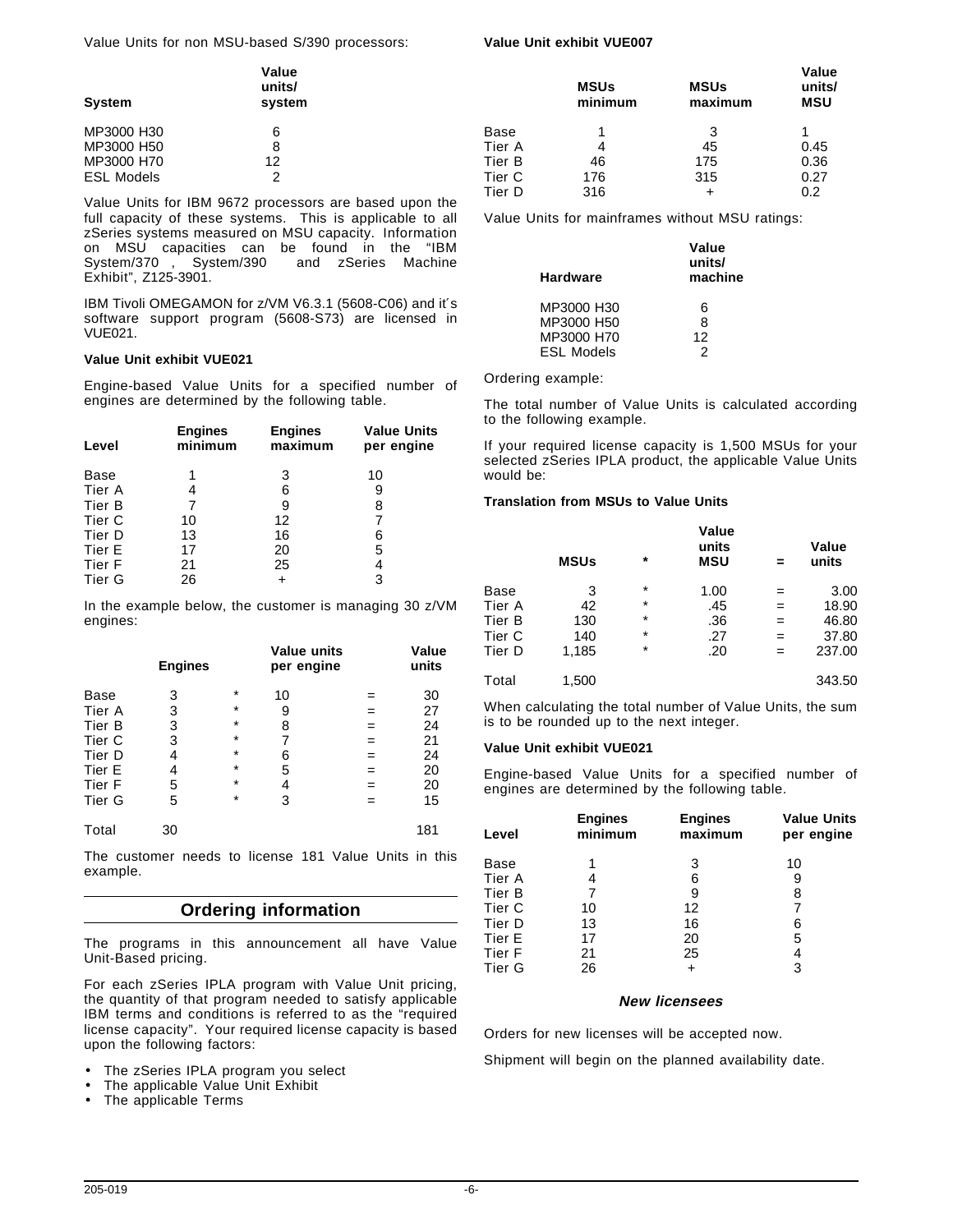#### **Ordering information for MSU-based zSeries offerings**

#### **Electronic delivery**

Visit the following Web site for electronic downloads of the products in this announcement.

#### **https://www14.software.ibm.com/webapp/iwm/web /preLogin.do?source=omegamon**

The following products use VUE007:

## **Program Program name** 5655-CXE IBM Tivoli OMEGAMON XE for DB2 on

|          | z/OS V4.0.0                                                                |
|----------|----------------------------------------------------------------------------|
| 5608-C02 | IBM Editor for Messages on z/OS                                            |
|          | V2.0.1<br>IBM Tivoli AF/OPERATOR on z/OS                                   |
| 5608-C03 | V3.4.1                                                                     |
| 5608-C04 | IBM Tivoli OMEGACENTER Gateway on                                          |
|          | z/OS V3.4.1                                                                |
| 5608-C05 | IBM Tivoli OMEGAMON DE on z/OS<br>V3.0.1                                   |
| 5608-C07 | IBM Tivoli OMEGAMON XE for CICS on<br>z/OS V2.2.1                          |
| 5608-C08 | IBM Tivoli OMEGAMON XE for IMS on                                          |
|          | z/OS V2.2.1<br>IBM Tivoli OMEGAMON XE for Mainframe                        |
| 5608-C09 | Networks V2.1.0                                                            |
| 5608-C10 | IBM Tivoli OMEGAMON XE for Storage<br>on z/OS V2.1.0                       |
| 5608-C12 | IBM Tivoli OMEGAMON XE for WebSphere                                       |
|          | Application Server on z/OS V1.3.1                                          |
| 5608-C14 | IBM Tivoli OMEGAMON XE on z/OS<br>V2.2.1                                   |
| 5608-C15 | IBM Tivoli OMEGAMON XE for USS                                             |
|          | V2.2.1                                                                     |
| 5608-C16 | IBM Tivoli OMEGAMON XE for WebSphere                                       |
| 5608-C17 | Integration Brokers on z/OS V2.0.0<br>IBM Tivoli OMEGAMON XE for WebSphere |
|          | MQ on z/OS V4.0.0                                                          |
|          |                                                                            |
| 5608-S68 | IBM Tivoli OMEGAMON XE for DB2 on<br>z/OS S&S                              |
| 5608-S69 | IBM Editor for Messages on z/OS S&S                                        |
| 5608-S70 | IBM Tivoli AF/OPERATOR on z/OS S&S                                         |
| 5608-S71 | IBM Tivoli OMEGACENTER Gateway on<br>z/OS S&S                              |
| 5608-S72 | IBM Tivoli OMEGAMON DE on z/OS S&S                                         |
| 5608-S74 | IBM Tivoli OMEGAMON XE for CICS on                                         |
| 5608-S75 | z/OS S&S<br>IBM Tivoli OMEGAMON XE for IMS on                              |
|          | z/OS S&S                                                                   |
| 5608-S76 | IBM Tivoli OMEGAMON XE for Mainframe                                       |
|          | <b>Networks S&amp;S</b>                                                    |
| 5608-S77 | IBM Tivoli OMEGAMON XE for Storage<br>on z/OS S&S                          |
| 5608-S78 | IBM Tivoli OMEGAMON XE for USS S&S                                         |
| 5608-S79 | IBM Tivoli OMEGAMON XE for WebSphere                                       |
|          | Application Server on z/OS S&S                                             |
| 5608-S81 | IBM Tivoli OMEGAMON XE on z/OS S&S                                         |
| 5608-S82 | IBM Tivoli OMEGAMON XE for WebSphere                                       |
| 5608-S83 | Integration Brokers on z/OS S&S<br>IBM Tivoli OMEGAMON XE for WebSphere    |
|          | MQ on z/OS S&S                                                             |

#### **Translation from MSUs to Value Units for VUE007**

| <b>MSUs</b>       | Value<br>units/<br><b>MSU</b> | Value<br>units |
|-------------------|-------------------------------|----------------|
| Base 3            | 1.00                          | 3.00           |
| Tier A 42         | .45                           | 18.90          |
| <b>Tier B 130</b> | .36                           | 46.80          |
| <b>Tier C 140</b> | .27                           | 37.80          |
| Tier D 1,185      | .20                           | 237.00         |

The following product uses VUE021:

| Program<br>number | Program name                                |
|-------------------|---------------------------------------------|
| 5608-C06          | IBM Tivoli OMEGAMON for z/VM V6.3.1         |
| 5608-S73          | <b>IBM Tivoli OMEGAMON for z/VM S&amp;S</b> |

#### **Value Unit exhibit VUE021**

Engine-based Value Units for a specified number of engines are determined by the following table.

| Level             | <b>Engines</b><br>minimum | <b>Engines</b><br>maximum | <b>Value Units</b><br>per engine |
|-------------------|---------------------------|---------------------------|----------------------------------|
| Base              |                           | 3                         | 10                               |
| Tier A            |                           | 6                         | 9                                |
| Tier B            |                           | 9                         | 8                                |
| Tier <sub>C</sub> | 10                        | 12                        |                                  |
| Tier D            | 13                        | 16                        | 6                                |
| Tier E            | 17                        | 20                        | 5                                |
| Tier F            | 21                        | 25                        | 4                                |
| Tier G            | 26                        |                           | 3                                |

To ensure customers receive technical support to which they are entitled, a no-charge support order for non z/OS deliverables is required from Passport Advantage<sup>®</sup> for the following offerings:

## **Program**

| number   | Program name                                                               |
|----------|----------------------------------------------------------------------------|
| 5655-CXE | IBM Tivoli OMEGAMON XE for DB2 on<br>z/OS                                  |
| 5608-C05 | IBM Tivoli OMEGAMON DE on z/OS                                             |
| 5608-C07 | IBM Tivoli OMEGAMON XE for CICS on<br>z/OS                                 |
| 5608-C08 | IBM Tivoli OMEGAMON XE for IMS on<br>z/OS                                  |
| 5608-C09 | IBM Tivoli OMEGAMON XE for Mainframe<br><b>Networks</b>                    |
| 5608-C10 | IBM Tivoli OMEGAMON XE for Storage<br>on z/OS                              |
| 5608-C12 | <b>IBM Tivoli OMEGAMON XE for WebSphere</b><br>Application Server on z/OS  |
| 5608-C14 | IBM Tivoli OMEGAMON XE on z/OS                                             |
| 5608-C15 | <b>IBM Tivoli OMEGAMON XE for USS</b>                                      |
| 5608-C16 | <b>IBM Tivoli OMEGAMON XE for WebSphere</b><br>Integration Brokers on z/OS |
| 5608-C17 | IBM Tivoli OMEGAMON XE for WebSphere<br>MQ on z/OS                         |

The Part Number in Passport Advantage to order is:

#### **Part Description**

E01PTLL IBM Tivoli OMEGAMON Platform Support Only Proc ANNUAL SW MAINT RNWL

To order, specify the program product number and the appropriate license or charge option. Also, specify the desired distribution medium. To suppress shipment of media, select the license-only option in CFSW.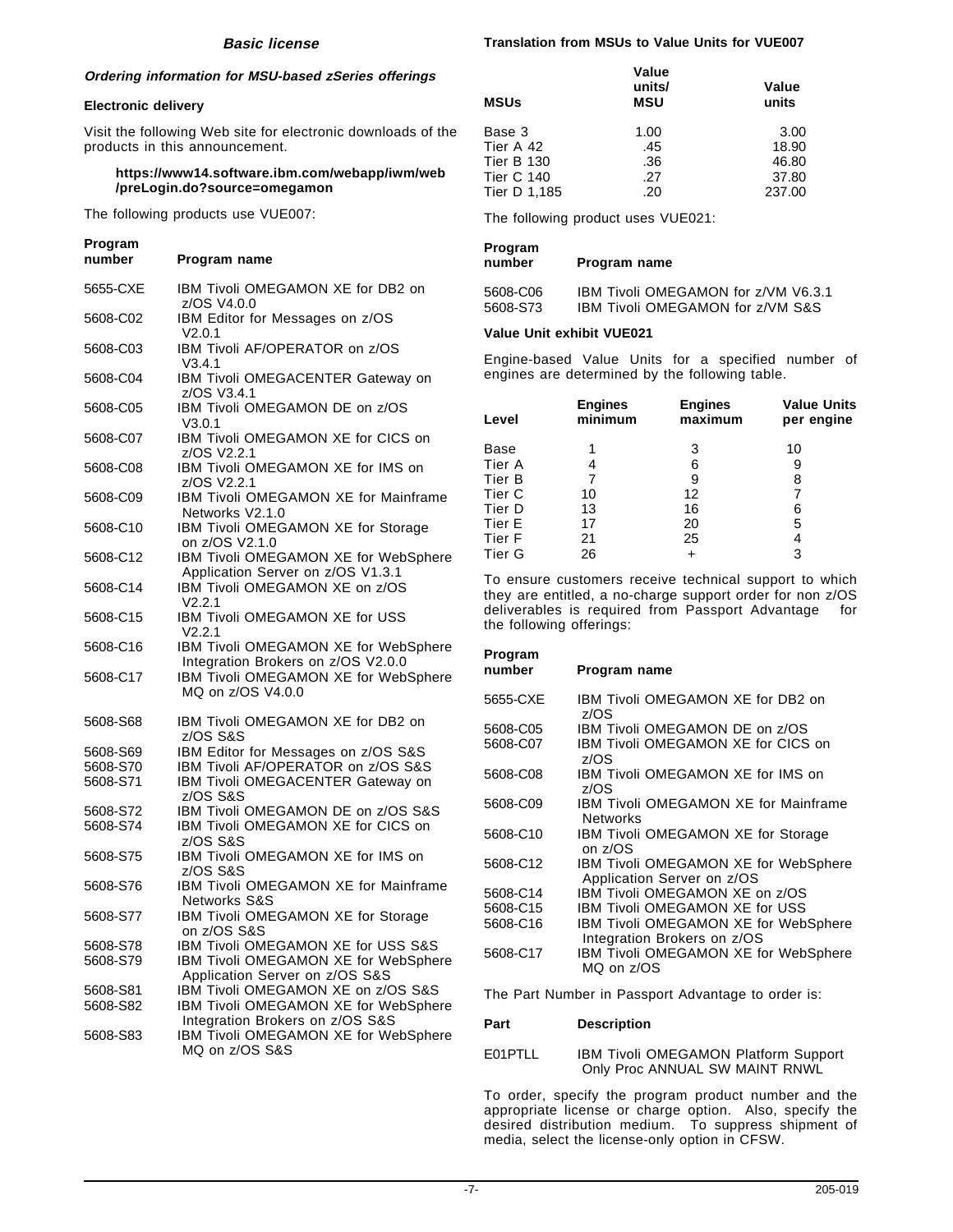| z/OS                                                        |                                                                | Program name: IBM Tivoli OMEGAMON XE for DB2 on                     | Program PID: 5608-C03                   |                                                                       | Program name: IBM Tivoli AF/OPERATOR on z/OS                        |
|-------------------------------------------------------------|----------------------------------------------------------------|---------------------------------------------------------------------|-----------------------------------------|-----------------------------------------------------------------------|---------------------------------------------------------------------|
| <b>Entitlement</b>                                          | Program PID: 5655-CXE<br>License option/                       |                                                                     | <b>Entitlement</b><br><b>Identifier</b> | License option/<br><b>Pricing metric</b>                              |                                                                     |
| <b>Pricing metric</b><br><b>Identifier</b>                  |                                                                |                                                                     |                                         |                                                                       |                                                                     |
| S011KVH                                                     | Basic OTC, per Value Unit<br>OOCoD Temporary Use Charge<br>OTC |                                                                     | S011KX7                                 | Basic OTC, per Value Unit<br>OOCoD Temporary Use Charge<br>OTC        |                                                                     |
| $OTC = One-time charge$                                     | OOCod = On/Off Capacity on Demand                              |                                                                     | Orderable<br>Supply ID:                 | Language                                                              | <b>Distribution Medium</b>                                          |
| Orderable                                                   |                                                                |                                                                     | S011KX8                                 | U.S. English                                                          | 3480 Tape Cartridge                                                 |
| Supply ID:                                                  | Language                                                       | <b>Distribution Medium</b>                                          | <b>Subscription and Support</b>         | <b>IBM Tivoli AF/OPERATOR on z/OS</b>                                 |                                                                     |
| S011KVN                                                     | U.S. English                                                   | 3480 Tape Cartridge                                                 | Program number: 5608-S70                |                                                                       |                                                                     |
| <b>Subscription and Support</b><br>Program number: 5608-S68 | IBM Tivoli OMEGAMON XE for DB2 on z/OS                         |                                                                     | <b>Entitlement</b><br><b>Identifier</b> | License option/<br><b>Pricing metric</b>                              |                                                                     |
| <b>Entitlement</b><br><b>Identifier</b>                     | License option/<br><b>Pricing metric</b>                       |                                                                     | S011KVR                                 | No charge, decline SW S&S                                             | Basic ALC, per Value Unit SW S&S<br>No Charge, per MSU Registration |
| S011KVL                                                     | No charge, decline SW S&S                                      | Basic ALC, per Value Unit SW S&S<br>No Charge, per MSU registration | Orderable<br>Supply ID:                 | Language                                                              | <b>Distribution Medium</b>                                          |
|                                                             | SW S&S = Software Subscription & Support                       |                                                                     | S011KVS                                 | U.S. English                                                          | Hardcopy                                                            |
| Orderable                                                   |                                                                |                                                                     | z/OS                                    |                                                                       | <b>Program name:</b> IBM Tivoli OMEGACENTER Gateway on              |
| <b>Supply ID:</b>                                           | Language                                                       | <b>Distribution Medium</b>                                          | Program PID: 5608-C04                   |                                                                       |                                                                     |
| S011KVM                                                     | U.S. English                                                   | Hardcopy<br><b>Program name: IBM Editor for Messages on z/OS</b>    | <b>Entitlement</b><br><b>Identifier</b> | License option/<br><b>Pricing metric</b>                              |                                                                     |
| Program PID: 5608-C02                                       |                                                                |                                                                     |                                         |                                                                       |                                                                     |
| <b>Entitlement</b><br><b>Identifier</b>                     | License option/<br><b>Pricing metric</b>                       |                                                                     | S011KX4                                 | Basic OTC, per Value Unit<br>OOCoD Temporary Use Charge<br><b>OTC</b> |                                                                     |
| S011KVZ                                                     | Basic OTC, per Value Unit<br>OTC                               | OOCoD Temporary Use Charge                                          | Orderable<br>Supply ID:                 | Language                                                              | <b>Distribution Medium</b>                                          |
|                                                             |                                                                |                                                                     | S011KZ3                                 | U.S. English                                                          | 3480 Tape Cartridge                                                 |
| Orderable<br><b>Supply ID:</b>                              | Language                                                       | <b>Distribution Medium</b>                                          | <b>Subscription and Support</b>         | IBM Tivoli OMEGACENTER Gateway on z/OS                                |                                                                     |
| S011KW1                                                     | U.S. English                                                   | CD-ROM                                                              | Program number: 5608-S71                |                                                                       |                                                                     |
| <b>Subscription and Support</b><br>Program number: 5608-S69 | <b>IBM Editor for Messages on z/OS</b>                         |                                                                     | <b>Entitlement</b><br><b>Identifier</b> | License option/<br><b>Pricing metric</b>                              |                                                                     |
| <b>Entitlement</b><br><b>Identifier</b>                     | License option/<br><b>Pricing metric</b>                       |                                                                     | S011KXF                                 | No charge, decline SW S&S                                             | Basic ALC, per Value Unit SW S&S<br>No Charge, per MSU Registration |
| S011KVV                                                     | No charge, decline SW S&S                                      | Basic ALC, per Value Unit SW S&S                                    | Orderable<br>Supply ID:                 | Language                                                              | <b>Distribution Medium</b>                                          |
|                                                             |                                                                | No Charge, per MSU Registration                                     | S011KXG                                 | U.S. English                                                          | Hardcopy                                                            |
| Orderable<br>Supply ID:                                     | Language                                                       | <b>Distribution Medium</b>                                          | Program PID: 5608-C05                   |                                                                       | <b>Program Name: IBM Tivoli OMEGAMON DE on z/OS</b>                 |
| S011KVW                                                     | U.S. English                                                   | Hardcopy                                                            | <b>Entitlement</b><br><b>Identifier</b> | License option/<br><b>Pricing metric</b>                              |                                                                     |
|                                                             |                                                                |                                                                     | S011KXB                                 | Basic OTC, per Value Unit<br>OOCoD Temporary Use Charge<br><b>OTC</b> |                                                                     |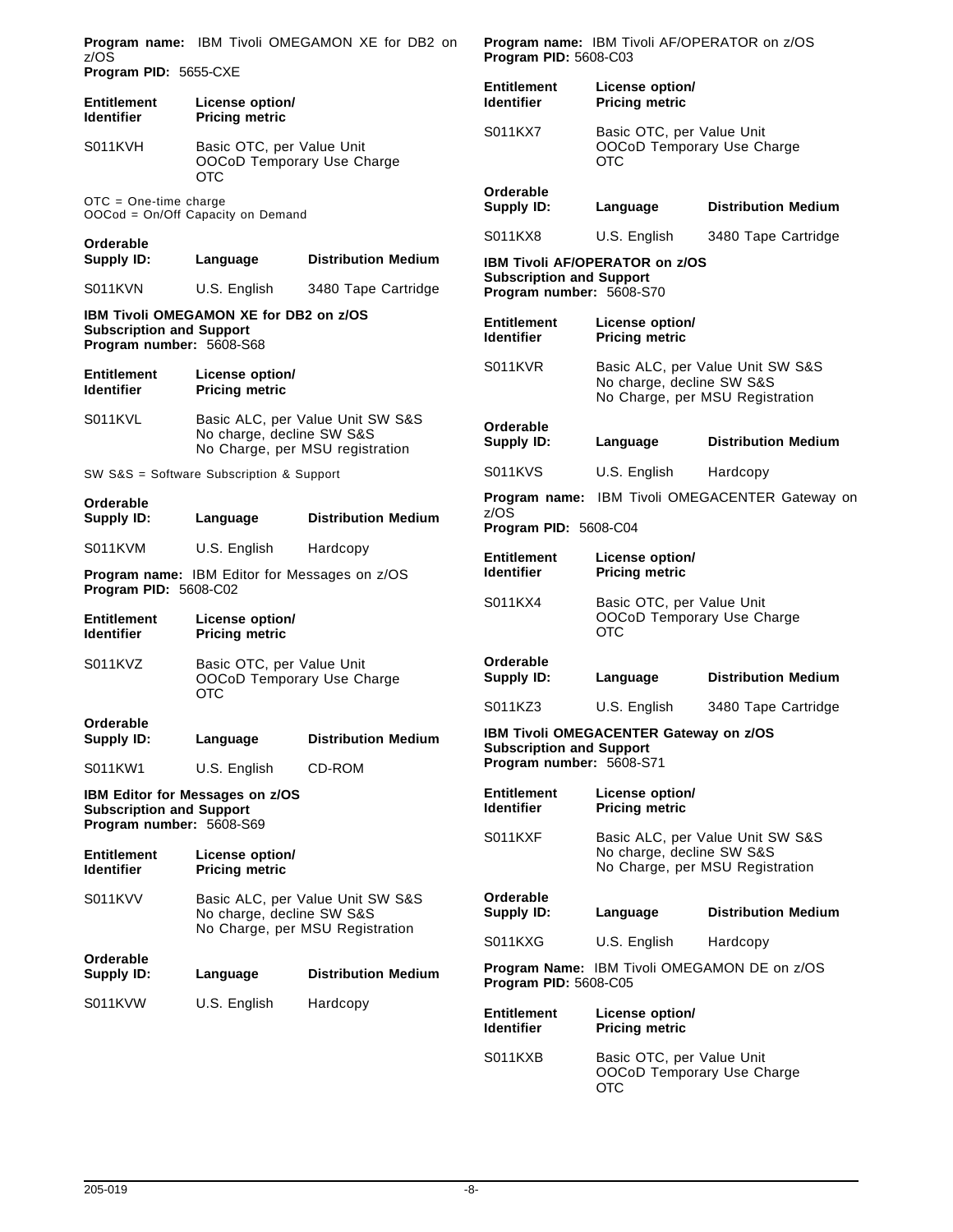| Orderable<br>Supply ID:                                     | Language                                                              | <b>Distribution Medium</b>                       | <b>Subscription and Support</b><br>Program Number: 5608-S74               | <b>IBM Tivoli OMEGAMON XE for CICS on z/OS</b> |                                                                     |
|-------------------------------------------------------------|-----------------------------------------------------------------------|--------------------------------------------------|---------------------------------------------------------------------------|------------------------------------------------|---------------------------------------------------------------------|
| S011KXC                                                     | U.S. English                                                          | 3480 Tape Cartridge                              |                                                                           |                                                |                                                                     |
| <b>Subscription and Support</b>                             | <b>IBM Tivoli OMEGAMON DE on z/OS</b>                                 |                                                  | <b>Entitlement</b><br><b>Identifier</b>                                   | License option/<br><b>Pricing metric</b>       |                                                                     |
| Program number: 5608-S72<br><b>Entitlement</b>              | License option/                                                       |                                                  | S011KWH                                                                   | No charge, decline SW S&S                      | Basic ALC, per Value Unit SW S&S<br>No Charge, per MSU Registration |
| <b>Identifier</b>                                           | <b>Pricing metric</b>                                                 |                                                  |                                                                           |                                                |                                                                     |
| S011KWT                                                     | No charge, decline SW S&S                                             | Basic ALC, per Value Unit SW S&S                 | Orderable<br>Supply ID:                                                   | Language                                       | <b>Distribution Medium</b>                                          |
|                                                             |                                                                       | No Charge, per MSU Registration                  | S011KWJ                                                                   | U.S. English                                   | Hardcopy                                                            |
| Orderable<br>Supply ID:                                     | Language                                                              | <b>Distribution Medium</b>                       | z/OS                                                                      |                                                | Program name: IBM Tivoli OMEGAMON XE for IMS on                     |
| S011KWV                                                     | U.S. English                                                          | Hardcopy                                         | Program PID: 5608-C08                                                     |                                                |                                                                     |
| Program PID: 5608-C06                                       | Program name: IBM Tivoli OMEGAMON for z/VM                            |                                                  | <b>Entitlement</b><br><b>Identifier</b>                                   | License option/<br><b>Pricing metric</b>       |                                                                     |
| <b>Entitlement</b><br><b>Identifier</b>                     | License option/<br><b>Pricing metric</b>                              |                                                  | S011KZW                                                                   | Basic OTC, per Value Unit<br><b>OTC</b>        | OOCoD Temporary Use Charge                                          |
| S011L1H                                                     | Basic OTC, per Value Unit<br>OOCoD Temporary Use Charge<br><b>OTC</b> |                                                  | Orderable<br>Supply ID:                                                   | Language                                       | <b>Distribution Medium</b>                                          |
|                                                             |                                                                       |                                                  | S011KZX                                                                   | U.S. English                                   | 3480 Tape Cartridge                                                 |
| Orderable<br>Supply ID:                                     | Language                                                              | <b>Distribution Medium</b>                       | IBM Tivoli OMEGAMON XE for IMS on z/OS<br><b>Subscription and Support</b> |                                                |                                                                     |
| S011L1J                                                     | U.S. English                                                          | 3480 Tape Cartridge                              | Program number: 5608-S75                                                  |                                                |                                                                     |
| <b>Subscription and Support</b><br>Program Number: 5608-S73 | <b>IBM Tivoli OMEGAMON for z/VM</b>                                   |                                                  | <b>Entitlement</b><br><b>Identifier</b>                                   | License option/<br><b>Pricing metric</b>       |                                                                     |
| <b>Entitlement</b><br><b>Identifier</b>                     | License option/<br><b>Pricing metric</b>                              |                                                  | S011KWP                                                                   | No charge, decline SW S&S                      | Basic ALC, per Value Unit SW S&S<br>No Charge, per MSU Registration |
| S011KW3                                                     | No charge, decline SW S&S<br>No Charge, per Engine                    | Basic ALC, per Value Unit SW S&S                 | Orderable<br>Supply ID:                                                   | Language                                       | <b>Distribution Medium</b>                                          |
|                                                             | Registration                                                          |                                                  | S011KWR                                                                   | U.S. English                                   | Hardcopy                                                            |
| Orderable<br>Supply ID:                                     | Language                                                              | <b>Distribution Medium</b>                       | <b>Networks</b>                                                           |                                                | Program name: IBM Tivoli OMEGAMON XE for Mainframe                  |
| S011KW4                                                     | U.S. English                                                          | Hard Copy                                        | Program PID: 5608-C09                                                     |                                                |                                                                     |
| z/OS                                                        |                                                                       | Program name: IBM Tivoli OMEGAMON XE for CICS on | <b>Entitlement</b><br><b>Identifier</b>                                   | License option/<br><b>Pricing metric</b>       |                                                                     |
| Program PID: 5608-C07                                       |                                                                       |                                                  | S011KZP                                                                   | Basic OTC, per Value Unit                      |                                                                     |
| <b>Entitlement</b><br><b>Identifier</b>                     | License option/<br><b>Pricing metric</b>                              |                                                  |                                                                           | OTC                                            | OOCoD Temporary Use Charge                                          |
| S011L1L                                                     | Basic OTC, per Value Unit<br>OOCoD Temporary Use Charge               |                                                  | Orderable<br>Supply ID:                                                   | Language                                       | <b>Distribution Medium</b>                                          |
|                                                             | <b>OTC</b>                                                            |                                                  | S011KZR                                                                   | U.S. English                                   | 3480 Tape Cartridge                                                 |
| Orderable<br>Supply ID:                                     | Language                                                              | <b>Distribution Medium</b>                       | <b>Subscription and Support</b><br>Program number: 5608-S76               |                                                | <b>IBM Tivoli OMEGAMON XE for Mainframe Networks</b>                |
| S011L1M                                                     | U.S. English                                                          | 3480 Tape Cartridge                              | <b>Entitlement</b><br><b>Identifier</b>                                   | License option/<br><b>Pricing metric</b>       |                                                                     |
|                                                             |                                                                       |                                                  | S011KWL                                                                   | No charge, decline SW S&S                      | Basic ALC, per Value Unit SW S&S<br>No Charge, per MSU Registration |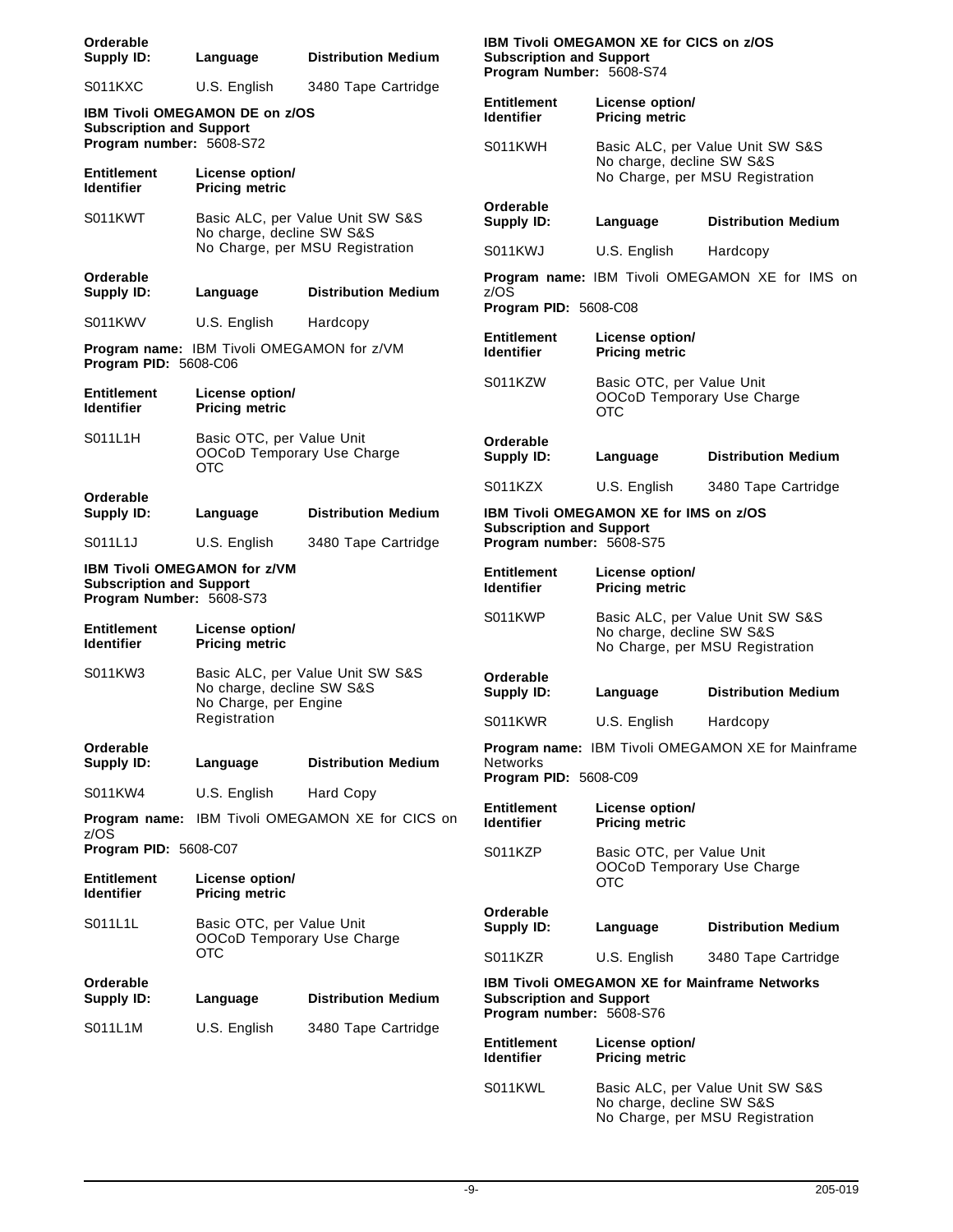| Orderable<br>Supply ID:                                                       | Language                                                     | <b>Distribution Medium</b>                              | Program PID: 5608-C14                                       |                                                                                                | <b>Program name: IBM Tivoli OMEGAMON XE on z/OS</b>                 |
|-------------------------------------------------------------------------------|--------------------------------------------------------------|---------------------------------------------------------|-------------------------------------------------------------|------------------------------------------------------------------------------------------------|---------------------------------------------------------------------|
| S011KWM                                                                       | U.S. English                                                 | Hardcopy                                                | <b>Entitlement</b><br><b>Identifier</b>                     | License option/<br><b>Pricing metric</b>                                                       |                                                                     |
| on z/OS<br>Program PID: 5608-C10                                              |                                                              | Program name: IBM Tivoli OMEGAMON XE for Storage        | S011L2J                                                     | Basic OTC, per Value Unit<br>OOCoD Temporary Use Charge                                        |                                                                     |
| <b>Entitlement</b><br><b>Identifier</b>                                       | License option/<br><b>Pricing metric</b>                     |                                                         | Orderable                                                   | <b>OTC</b>                                                                                     |                                                                     |
| S011KZL                                                                       | Basic OTC, per Value Unit<br>OOCoD Temporary Use Charge      |                                                         | Supply ID:<br>S011L2S                                       | Language<br>U.S. English                                                                       | <b>Distribution Medium</b><br>3480 Tape Cartridge                   |
|                                                                               | OTC                                                          |                                                         |                                                             | <b>IBM Tivoli OMEGAMON XE on z/OS</b>                                                          |                                                                     |
| Orderable<br><b>Supply ID:</b>                                                | Language                                                     | <b>Distribution Medium</b>                              | <b>Subscription and Support</b><br>Program number: 5608-S81 |                                                                                                |                                                                     |
| S011KZM                                                                       | U.S. English                                                 | 3480 Tape Cartridge                                     | <b>Entitlement</b><br><b>Identifier</b>                     | License option/<br><b>Pricing metric</b>                                                       |                                                                     |
| <b>Subscription and Support</b><br>Program Number: 5608-S77                   | IBM Tivoli OMEGAMON XE for Storage on z/OS                   |                                                         | S011KX1                                                     | No charge, decline SW S&S                                                                      | Basic ALC, per Value Unit SW S&S<br>No Charge, per MSU Registration |
| Entitlement<br><b>Identifier</b>                                              | License option/<br><b>Pricing metric</b>                     |                                                         | Orderable<br><b>Supply ID:</b>                              | Language                                                                                       | <b>Distribution Medium</b>                                          |
| S011KW6                                                                       | No charge, decline SW S&S                                    | Basic ALC, per Value Unit SW S&S                        | S011KXZ                                                     | U.S. English                                                                                   | Hardcopy                                                            |
| Orderable                                                                     |                                                              | No Charge, per MSU Registration                         | Program PID: 5608-C15                                       |                                                                                                | Program name: IBM Tivoli OMEGAMON XE for USS                        |
| <b>Supply ID:</b>                                                             | Language                                                     | <b>Distribution Medium</b>                              | <b>Entitlement</b>                                          | License option/                                                                                |                                                                     |
| S011KW7                                                                       | U.S. English                                                 | Hardcopy                                                | <b>Identifier</b>                                           | <b>Pricing metric</b>                                                                          |                                                                     |
| Program name:<br>Program PID: 5608-C12                                        | IBM Tivoli<br>WebSphere Application Server on z/OS           | OMEGAMON XE<br>for                                      | S011L2V                                                     | Basic OTC, per Value Unit<br>OOCoD Temporary Use Charge<br>OTC                                 |                                                                     |
| Entitlement<br><b>Identifier</b>                                              | License option/<br><b>Pricing metric</b>                     |                                                         | Orderable<br>Supply ID:                                     | Language                                                                                       | <b>Distribution Medium</b>                                          |
| S011L2L                                                                       | Basic OTC, per Value Unit<br>OOCoD Temporary Use Charge      |                                                         | S011L2W                                                     | U.S. English                                                                                   | 3480 Tape Cartridge                                                 |
|                                                                               | <b>OTC</b>                                                   |                                                         | <b>Subscription and Support</b>                             | <b>IBM Tivoli OMEGAMON XE for USS</b>                                                          |                                                                     |
| Orderable<br>Supply ID:                                                       | Language                                                     | <b>Distribution Medium</b>                              | Program number: 5608-S78                                    |                                                                                                |                                                                     |
| S011L2M                                                                       | U.S. English                                                 | 3480 Tape Cartridge                                     | <b>Entitlement</b><br><b>Identifier</b>                     | License option/<br><b>Pricing metric</b>                                                       |                                                                     |
| Server on z/OS<br><b>Subscription and Support</b><br>Program number: 5608-S79 |                                                              | <b>IBM Tivoli OMEGAMON XE for WebSphere Application</b> | S011KWD                                                     | No charge, decline SW S&S                                                                      | Basic ALC, per Value Unit SW S&S<br>No Charge, per MSU Registration |
| Entitlement<br><b>Identifier</b>                                              | License option/<br><b>Pricing metric</b>                     |                                                         | Orderable<br>Supply ID:                                     | Language                                                                                       | <b>Distribution Medium</b>                                          |
| S011KWX                                                                       |                                                              | Basic ALC, per Value Unit SW S&S                        | S011KWF                                                     | U.S. English                                                                                   | Hardcopy                                                            |
|                                                                               | No charge, decline SW S&S<br>No Charge, per MSU Registration |                                                         | Program name:<br>Program PID: 5608-C16                      | WebSphere Integration Brokers on z/OS                                                          | IBM Tivoli OMEGAMON<br>XE for                                       |
| Orderable<br>Supply ID:                                                       | Language                                                     | <b>Distribution Medium</b>                              | <b>Entitlement</b>                                          | License option/                                                                                |                                                                     |
| S011KWZ                                                                       | U.S. English                                                 | Hardcopy                                                | <b>Identifier</b><br>S011L1W                                | <b>Pricing metric</b><br>Basic OTC, per Value Unit<br>OOCoD Temporary Use Charge<br><b>OTC</b> |                                                                     |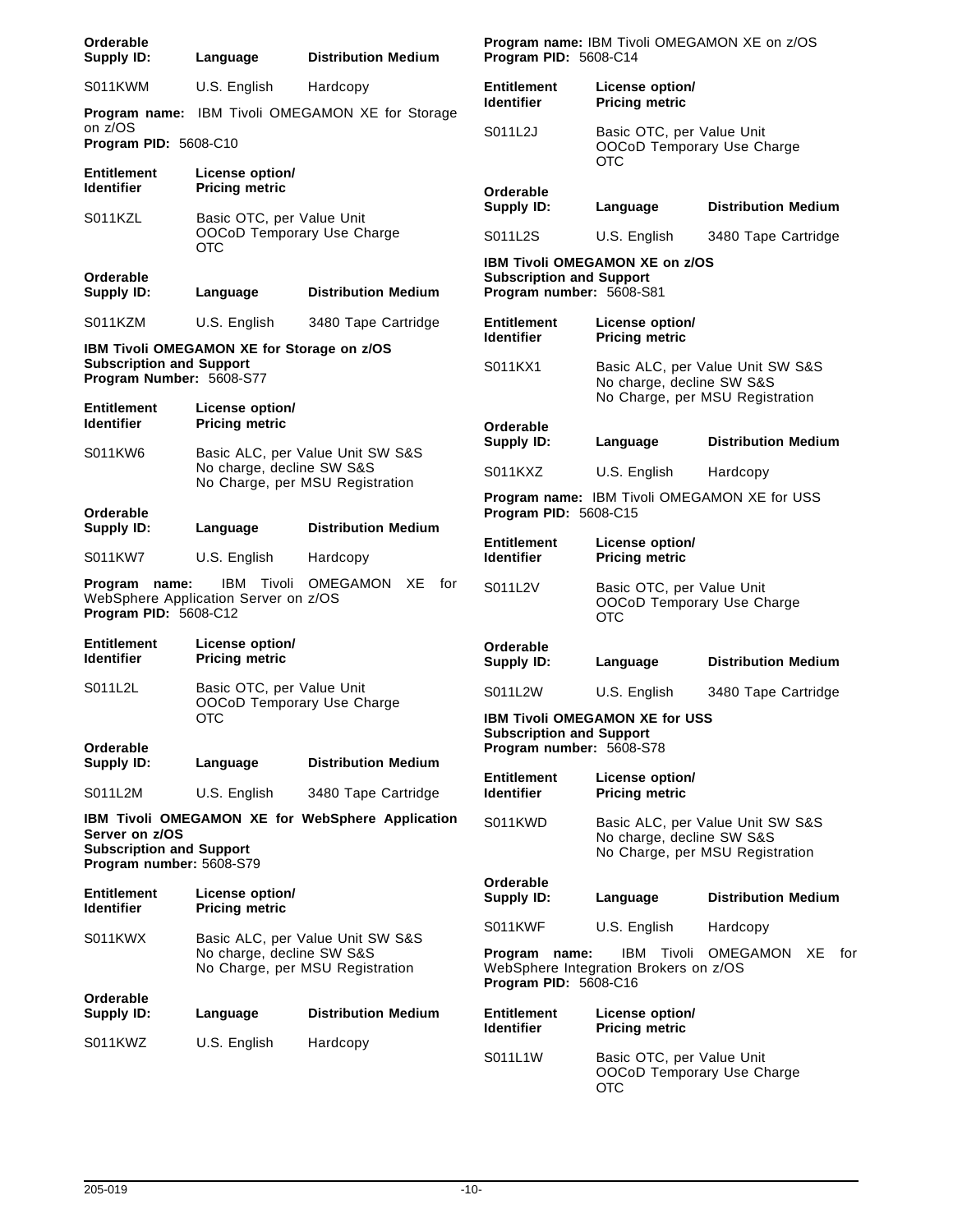| Orderable<br>Supply ID:                                                               | Language                                                        | <b>Distribution Medium</b>                                          |
|---------------------------------------------------------------------------------------|-----------------------------------------------------------------|---------------------------------------------------------------------|
| S011L1X                                                                               | U.S. English                                                    | 3480 Tape Cartridge                                                 |
| <b>Brokers on z/OS</b><br><b>Subscription and Support</b><br>Program number: 5608-S82 |                                                                 | IBM Tivoli OMEGAMON XE for WebSphere Integration                    |
| <b>Entitlement</b><br><b>Identifier</b>                                               | License option/<br><b>Pricing metric</b>                        |                                                                     |
| S011L37                                                                               | No charge, decline SW S&S                                       | Basic ALC, per Value Unit SW S&S<br>No Charge, per MSU Registration |
| Orderable<br><b>Supply ID:</b>                                                        | Language                                                        | <b>Distribution Medium</b>                                          |
| S011L38                                                                               | U.S. English                                                    | Hardcopy                                                            |
| Program name:<br>WebSphere MQ on z/OS<br>Program PID: 5608-C17                        | IBM                                                             | Tivoli OMEGAMON XE<br>for                                           |
| <b>Entitlement</b><br><b>Identifier</b>                                               | License option/<br><b>Pricing metric</b>                        |                                                                     |
| S011L23                                                                               | Basic OTC, per Value Unit<br>OOCoD Temporary Use Charge<br>OTC. |                                                                     |
| Orderable<br>Supply ID:                                                               | Language                                                        | <b>Distribution Medium</b>                                          |
| S011L24                                                                               | U.S. English                                                    | 3480 Tape Cartridge                                                 |
| <b>Subscription and Support</b><br>Program number: 5608-S83                           |                                                                 | IBM Tivoli OMEGAMON XE for WebSphere MQ on z/OS                     |
| <b>Entitlement</b><br><b>Identifier</b>                                               | License option/<br><b>Pricing metric</b>                        |                                                                     |
| S011L20                                                                               | No charge, decline SW S&S                                       | Basic ALC, per Value Unit SW S&S<br>No Charge, per MSU Registration |
| Orderable<br><b>Supply ID:</b>                                                        | Language                                                        | <b>Distribution Medium</b>                                          |

|         |              | ----------------- |
|---------|--------------|-------------------|
| S011L21 | U.S. English | Hardcopy          |

#### **Subscription and Support**

To receive voice technical support via telephone during normal business hours and future releases and versions at no additional charge, Subscription and Support must be ordered. The capacity of Subscription and Support (for example, Value Units or number of processors) must be the same as the capacity ordered for the product licenses.

To order, specify the Subscription and Support program product number and the appropriate license or charge option.

IBM is also providing Subscription and Support for these products via a separately purchased offering under the terms of the IBM International Agreement for Acquisition of Support (IAAS). This offering:

• Includes and extends the support services provided in the base support to include technical support via telephone during normal business hours.

• Entitles customers to future releases and versions at no additional charge. Note that the customer is not entitled to new products.

When Subscription and Support is ordered, the charges will renew automatically annually unless cancelled by the customer.

#### **Terms and conditions**

**Licensing:** IBM International Program License Agreement. Proofs of Entitlement (PoE) are required for all authorized use.

These products are licensed under the IBM Program License Agreement (IPLA), and the associated Agreement for Acquisition of Support, which provides for support with ongoing access to releases and versions of the program. These programs have a one-time license charge for use of the program and an annual renewable charge for the enhanced support that includes telephone assistance (voice support for defects during normal business hours) as well as access to updates, releases, and versions of the program as long as support is in effect. S/390 and zSeries IBM Operational Support Services **—** SoftwareXcel is an option for those customers who desire added services.

#### **Limited warranty applies:** Yes

**Warranty:** This program has warranty for a minimum of one year from acquisition from IBM or authorized IBM<br>Business Partner. The warranty provided to the The warranty provided to the customer, for at least one year from acquisition, is access to databases (read Web sites) for program information and FAQs, including any known fixes to defects, which the customer can download or obtain otherwise and install at leisure.

**Program support:** Enhanced Support, called Subscription and Support, includes telephone assistance (voice support for defects during normal business hours) as well as access to updates, releases, and versions of the program as long as support is in effect. The customer will be notified of discontinuance of support with 12 months′ notice.

**Money-back guarantee:** If for any reason you are dissatisfied with the program, return it within 30 days from the invoice date, to the party (either IBM or its reseller) from whom you acquired it, for a refund. This applies only to your first acquisition of the program.

#### **Copy and use on home/portable computer:** No

**Volume orders (IVO):** No

**Passport Advantage applies:** No

**Usage restriction:** Yes

Value Units

The terms of the hardcopy License Information document, delivered with the program package, supersede the terms of the license information displayed during installation of the product.

#### **Software Maintenance applies:** No

For Operating System software, the revised IBM Operational Support Services **—** SoftwareXcel offering will provide support for those operating systems and associated products that are not available with the newly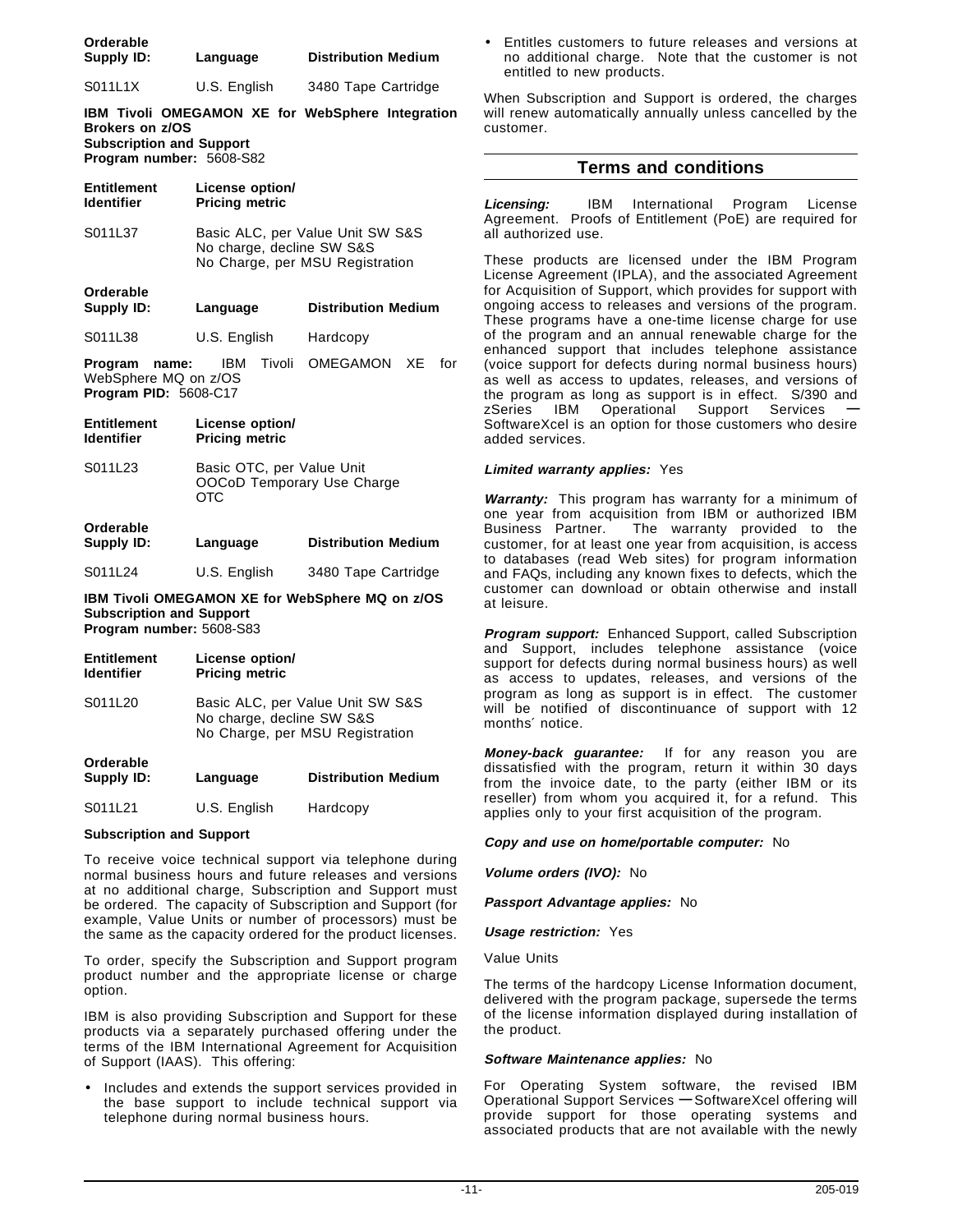announced Software Maintenance offering. This will ensure total support coverage for your enterprise needs, including IBM and selected non-IBM products. For complete lists of products supported under both the current and revised SoftwareXcel offering, visit

#### **http://www.ibm.com/services/sl/products**

For additional information on the revised IBM Operational Support Services, refer to Services Announcement 601-023, dated July 10, 2001.

**IBM operational support services — SoftwareXcel:** Yes

**iSeries Software Maintenance applies:** No

**Variable charges apply:** No

**Educational allowance available:** Yes, 15% education allowance applies to qualified education institution customers.

#### **Prices**

Information on charges is available at

#### **http://www.ibmlink.ibm.com/**

Select "United States" and then click on "IBMLink 2000".

**Pricing for 5608-XXX MSU-based zSeries offerings**

**Program name:** IBM Tivoli OMEGAMON XE for DB2 on z/OS **Program PID:** 5655-CXE

| Entitlement                                                 | License option/                                            |
|-------------------------------------------------------------|------------------------------------------------------------|
| ldentifier                                                  | <b>Pricing metric</b>                                      |
| S011KVH                                                     | Basic OTC, per Value Unit<br>OOCoD Temporary<br>Use Charge |
| <b>Subscription and Support</b><br>Program number: 5608-S68 | <b>IBM Tivoli OMEGAMON XE for DB2 on z/OS</b>              |
| Entitlement                                                 | License option/                                            |
| ldentifier                                                  | <b>Pricing metric</b>                                      |

S011KVL Basic ALC, per Value Unit SW S&S No Charge, decline SW S&S Per MSU registration (No Charge)

**Program Name:** IBM Editor for Messages on z/OS **Program PID:** 5608-C02

| <b>Entitlement</b><br><b>Identifier</b> | License option/<br><b>Pricing metric</b>                   |
|-----------------------------------------|------------------------------------------------------------|
| S011KVZ                                 | Basic OTC, per Value Unit<br>OOCoD Temporary<br>Use Charge |
| <b>Subscription and Support</b>         | <b>Program name:</b> IBM Editor for Messages on z/OS       |

**Program number:** 5608-S69

| Entitlement | License option/                                                                                   |
|-------------|---------------------------------------------------------------------------------------------------|
| ldentifier  | <b>Pricing metric</b>                                                                             |
| S011KVV     | Basic ALC, per Value Unit SW S&S<br>No Charge, decline SW S&S<br>Per MSU registration (No Charge) |

**Program name:** IBM Tivoli AF/OPERATOR on z/OS **Program PID:** 5608-C03

| <b>Entitlement</b> | License option/                                            |
|--------------------|------------------------------------------------------------|
| <b>Identifier</b>  | <b>Pricing metric</b>                                      |
| S011KX7            | Basic OTC, per Value Unit<br>OOCoD Temporary<br>Use Charge |

#### **IBM Tivoli AF/OPERATOR on z/OS**

**Subscription and Support Program number:** 5608-S70

| <b>Entitlement</b><br><b>Identifier</b>                             | License option/<br><b>Pricing metric</b>                                                          |
|---------------------------------------------------------------------|---------------------------------------------------------------------------------------------------|
| S011KVR                                                             | Basic ALC, per Value Unit SW S&S<br>No Charge, decline SW S&S<br>Per MSU registration (No Charge) |
| Program name:                                                       | IBM Tivoli OMEGACENTER Gateway on                                                                 |
| z/OS<br>Program PID: 5608-C04                                       |                                                                                                   |
| <b>Entitlement</b><br><b>Identifier</b>                             | License option/<br><b>Pricing metric</b>                                                          |
| S011KX4                                                             | Basic OTC, per Value Unit<br>OOCoD Temporary<br>Use Charge                                        |
|                                                                     | Program name: IBM Tivoli OMEGACENTER Gateway on                                                   |
| z/OS<br><b>Subscription and Support</b><br>Program number: 5608-S71 |                                                                                                   |
| <b>Entitlement</b><br><b>Identifier</b>                             | License option/<br><b>Pricing metric</b>                                                          |
| S011KXF                                                             | Basic ALC, per Value Unit SW S&S<br>No Charge, decline SW S&S<br>Per MSU registration (No Charge) |
| Program PID: 5608-C05                                               | Program name: IBM Tivoli OMEGAMON DE on z/OS                                                      |
| <b>Entitlement</b><br><b>Identifier</b>                             | License option/<br><b>Pricing metric</b>                                                          |
| S011KXB                                                             | Basic OTC, per Value Unit<br>OOCoD Temporary<br>Use Charge                                        |
| <b>Subscription and Support</b><br>Program number: 5608-S72         | Program name: IBM Tivoli OMEGAMON DE on z/OS                                                      |
| <b>Entitlement</b><br><b>Identifier</b>                             | License option/<br><b>Pricing metric</b>                                                          |
| S011KWT                                                             | Basic ALC, per Value Unit SW S&S<br>No charge, decline SW S&S<br>Per MSU registration (No Charge) |
| Program PID: 5608-C06                                               | Program name: IBM Tivoli OMEGAMON for z/VM                                                        |
| <b>Entitlement</b><br><b>Identifier</b>                             | License option/<br><b>Pricing metric</b>                                                          |
| S011L1H                                                             | Basic OTC, per Value Unit<br>OOCoD Temporary                                                      |

Use Charge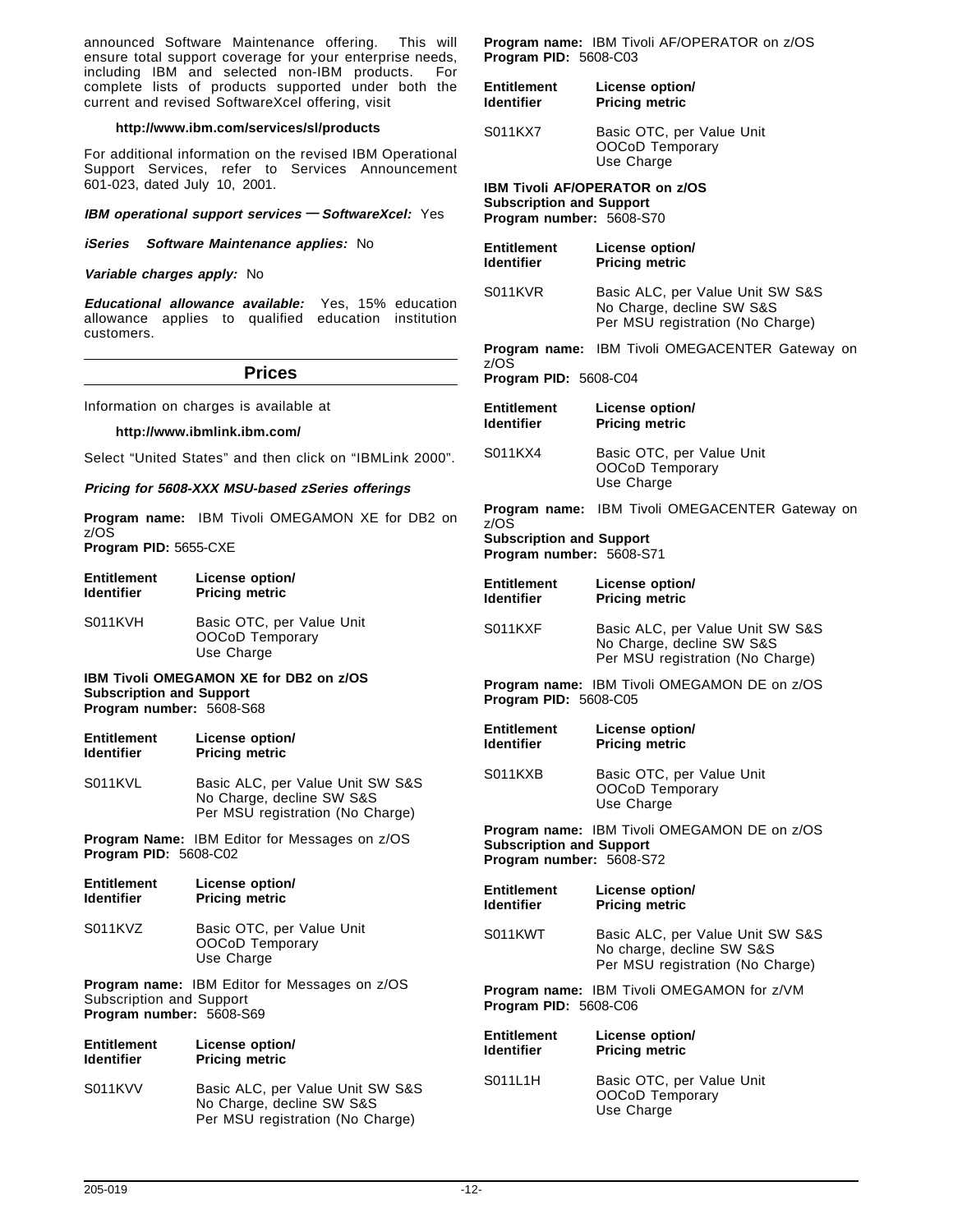| Program name: IBM Tivoli OMEGAMON for z/VM<br><b>Subscription and Support</b><br>Program number: 5608-S73 |                                                                                          | <b>Entitlement</b><br>License option/<br><b>Identifier</b><br><b>Pricing metric</b>                                                                          |                                                                                                   |
|-----------------------------------------------------------------------------------------------------------|------------------------------------------------------------------------------------------|--------------------------------------------------------------------------------------------------------------------------------------------------------------|---------------------------------------------------------------------------------------------------|
| <b>Entitlement</b><br><b>Identifier</b>                                                                   | License option/<br><b>Pricing metric</b>                                                 | S011KWL                                                                                                                                                      | Basic ALC, per Value Unit SW S&S<br>No charge, decline SW S&S<br>Per MSU registration (No Charge) |
| S011KW3                                                                                                   | Basic ALC, per Value Unit SW S&S<br>No charge, decline SW S&S<br>Per Engine registration | on z/OS<br><b>Program PID: 5608-C10</b>                                                                                                                      | <b>Program name: IBM Tivoli OMEGAMON XE for Storage</b>                                           |
|                                                                                                           | (No Charge)<br><b>Program name: IBM Tivoli OMEGAMON XE for CICS on</b>                   | <b>Entitlement</b><br><b>Identifier</b>                                                                                                                      | License option/<br><b>Pricing metric</b>                                                          |
| z/OS<br>Program PID: 5608-C07<br><b>Entitlement</b>                                                       | License option/                                                                          | S011KZL                                                                                                                                                      | Basic OTC, per Value Unit<br>OOCoD Temporary<br>Use Charge                                        |
| <b>Identifier</b>                                                                                         | <b>Pricing metric</b>                                                                    |                                                                                                                                                              | <b>Program name:</b> IBM Tivoli OMEGAMON XE for Storage                                           |
| S011L1L                                                                                                   | Basic OTC, per Value Unit<br>OOCoD Temporary<br>Use Charge                               | on z/OS<br><b>Subscription and Support</b><br>Program number: 5608-S77                                                                                       |                                                                                                   |
| z/OS                                                                                                      | Program name: IBM Tivoli OMEGAMON XE for CICS on                                         | <b>Entitlement</b><br><b>Identifier</b>                                                                                                                      | License option/<br><b>Pricing metric</b>                                                          |
| <b>Subscription and Support</b><br>Program number: 5608-S74<br><b>Entitlement</b>                         | License option/                                                                          | S011KW6                                                                                                                                                      | Basic ALC, per Value Unit SW S&S<br>No charge, decline SW S&S<br>Per MSU registration (No Charge) |
| <b>Identifier</b><br>S011KWH                                                                              | <b>Pricing metric</b><br>Basic ALC, per Value Unit SW S&S<br>No charge, decline SW S&S   | Program name:<br>Program PID: 5608-C12                                                                                                                       | IBM<br>Tivoli OMEGAMON XE for<br>WebSphere Application Server on z/OS                             |
|                                                                                                           | Per MSU registration (No Charge)<br>Program name: IBM Tivoli OMEGAMON XE for IMS on      | <b>Entitlement</b><br><b>Identifier</b>                                                                                                                      | License option/<br><b>Pricing metric</b>                                                          |
| z/OS<br>Program PID: 5608-C08                                                                             |                                                                                          | S011L2L                                                                                                                                                      | Basic OTC, per Value Unit<br>OOCoD Temporary                                                      |
| <b>Entitlement</b><br><b>Identifier</b>                                                                   | License option/<br><b>Pricing metric</b>                                                 | Use Charge<br>IBM Tivoli OMEGAMON XE<br>Program name:<br>WebSphere Application Server on z/OS<br><b>Subscription and Support</b><br>Program number: 5608-S79 |                                                                                                   |
| S011KZW                                                                                                   | Basic OTC, per Value Unit<br>OOCoD Temporary<br>Use Charge                               |                                                                                                                                                              |                                                                                                   |
| z/OS                                                                                                      | <b>Program name:</b> IBM Tivoli OMEGAMON XE for IMS on                                   | Entitlement<br><b>Identifier</b>                                                                                                                             | License option/<br><b>Pricing metric</b>                                                          |
| <b>Subscription and support</b><br>Program number: 5608-S75<br><b>Entitlement</b>                         | License option/                                                                          | S011KWX                                                                                                                                                      | Basic ALC, per Value Unit SW S&S<br>No charge, decline SW S&S                                     |
| <b>Identifier</b><br>S011KWP                                                                              | <b>Pricing metric</b><br>Basic ALC, per Value Unit SW S&S                                | Program PID: 5608-C14                                                                                                                                        | Per MSU registration (No Charge)<br><b>Program name: IBM Tivoli OMEGAMON XE on z/OS</b>           |
|                                                                                                           | No charge, decline SW S&S<br>Per MSU registration (No Charge)                            | <b>Entitlement</b><br><b>Identifier</b>                                                                                                                      | License option/<br><b>Pricing metric</b>                                                          |
| Networks<br>Program PID: 5608-C09                                                                         | Program name: IBM Tivoli OMEGAMON XE for Mainframe                                       | S011L2J                                                                                                                                                      | Basic OTC, per Value Unit<br>OOCoD Temporary                                                      |
| <b>Entitlement</b><br><b>Identifier</b>                                                                   | License option/<br><b>Pricing metric</b>                                                 | <b>Subscription and Support</b>                                                                                                                              | Use Charge<br>Program name: IBM Tivoli OMEGAMON XE on z/OS                                        |
| S011KZP                                                                                                   | Basic OTC, per Value Unit<br>OOCoD Temporary<br>Use Charge                               | Program number: 5608-S81<br><b>Entitlement</b>                                                                                                               | License option/                                                                                   |
|                                                                                                           | <b>Program name: IBM Tivoli OMEGAMON XE for Mainframe</b>                                | <b>Identifier</b>                                                                                                                                            | <b>Pricing metric</b>                                                                             |
| Networks<br><b>Subscription and Support</b><br>Program number: 5608-S76                                   |                                                                                          | S011KX1                                                                                                                                                      | Basic ALC, per Value Unit SW S&S<br>No charge, decline SW S&S<br>Per MSU registration (No Charge) |